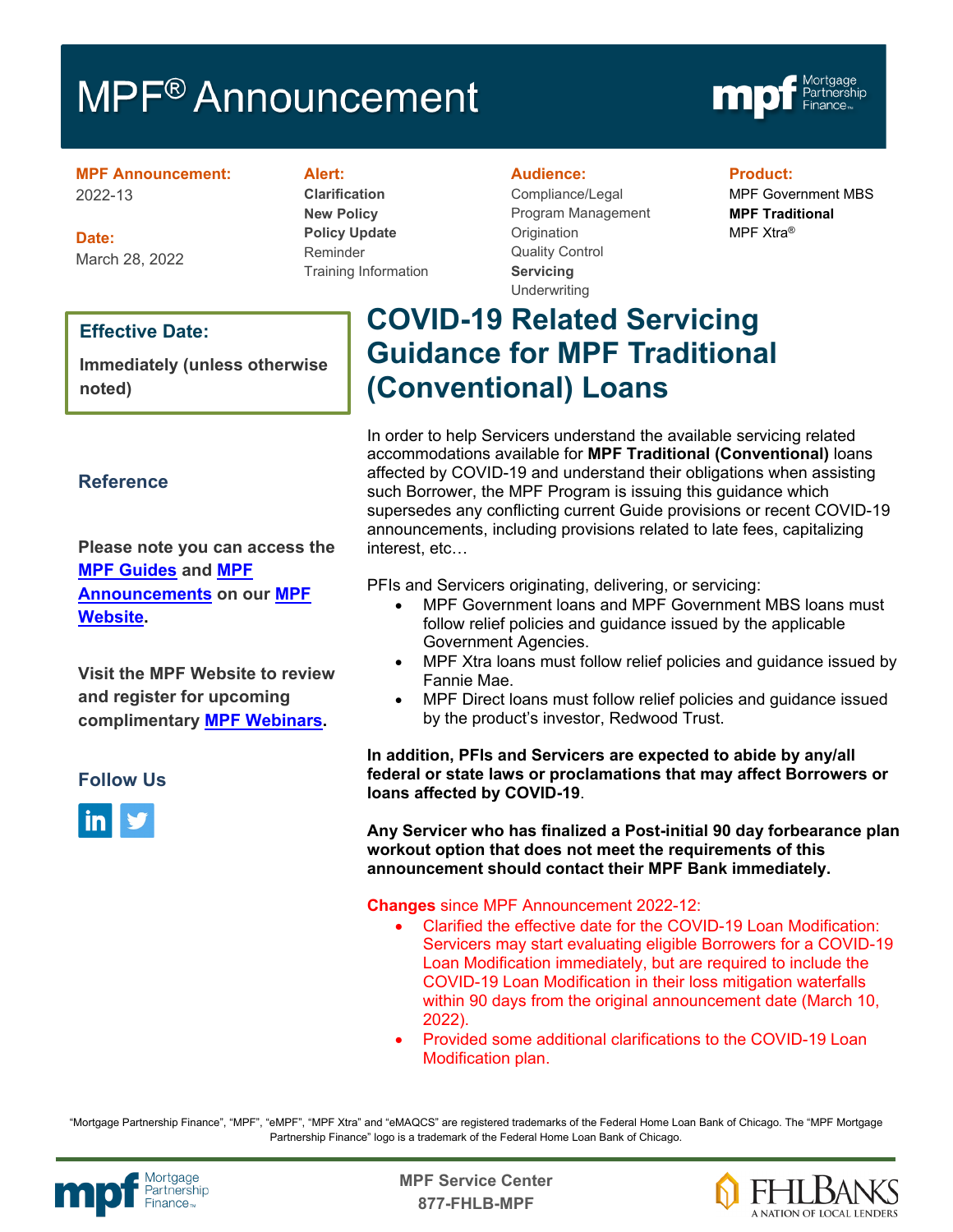#### MPF Announcement 2022-13 and 2002-13 and 2002 and 2008 and 2008 and 2008 and 2008 and 2008 and 2008 and 2008 and 2008 and 2008 and 2008 and 2008 and 2008 and 2008 and 2008 and 2008 and 2008 and 2008 and 2008 and 2008 and 2

l The following temporary policies are covered in this announcement. New and updated policies are noted, other policies remain as originally issued:

- Taxes, Insurance, MI payments and other advances (Issued on April 23, 2020)
- Disbursing insurance loss proceeds (Issued on September 14, 2020)
- Impact of COVID-19 on previously modified loans (Issued on September 14, 2020)
- Initial 90 day forbearance period (Issued on March 19, 2020, and updated on April 23, 2020, and July 7, 2020)
- Post-initial 90 day forbearance plan (Issued on March 19, 2020, updated on April 23, 2020, April 30, 2020, May 19, 2020, July 7, 2020, March 25, 2021, and March 10, 2022)
- COVID-19 Payment Deferral Plan (Issued on May 19, 2020, and updated on July 7,2020, September 14, 2020, March 25, 2021, and March 10, 2022)
	- o Determining eligibility for a COVID-19 payment deferral (July 15, 2021)
	- o Determining eligibility for a COVID-19 payment deferral for a Texas Section 50(a)(6) loan
	- o Performing an Escrow Analysis (Issued on September 14, 2020, Updated on December 10, 2021)
	- o Determining the COVID-19 payment deferral terms
	- $\circ$  Completing a COVID-19 payment deferral (July 15, 2021, and updated on October 8, 2021)
	- o Soliciting the Borrower for a post-forbearance COVID-19 payment deferral (July 15, 2021)
	- $\circ$  Processing a COVID-19 payment deferral for a mortgage loan with mortgage insurance
	- o Credit bureau reporting for a COVID-19 payment deferral
	- $\circ$  Handling fees and late charges in connection with a COVID-19 payment deferral
	- o Servicing fees for a COVID-19 payment deferral
	- o COVID-19 Payment deferral expenses
	- o Reporting responsibilities for a COVID-19 payment deferral
- COVID-19 Loan Modification (Issued March 10, 2022, updated on March 28, 2022) **(UPDATED)**
- Workout hierarchy (Issued April 30, 2020, updated May 19, 2020 and March 10, 2022)
- Attempting to establish QRPC (Issued March 26, 2020)
- Late Fees (Issued March 20, 2020)
- Reporting a reason for delinquency code (Issued March 26, 2020 and updated July 7, 2020)
- Property inspections and preservation (Issued March 26, 2020 and updated May 19, 2020)
- Mortgage Insurance Termination Requests (Issued December 21, 2021)
- Obtaining valuations associated with MI termination requests (Issued March 26, 2020)
- Electronic Signatures (Issued April 10, 2020)
- Credit reporting (Issued March 20, 2020 and updated May 19, 2020)
- Foreclosure & Eviction sales (Issued March 20, 2020, updated May 19, 2020, June 23, 2020, September 14, 2020, December 21, 2020, January 27, 2021, February 24, 2021, February 26, 2021, June 29, 2021, July 15, 2021, and August 3, 2021)
- Bankruptcy Requirements (Issued May 19, 2020, July 15, 2021, and March 28, 2022) (UPDATED)
- Training (Updated July 7, 2020)
- General resources
	- o Appendix A: COVID-19 Payment Deferral Agreement
	- o Appendix B: COVID-19 Payment Deferral Plan Worksheet (Updated July 15, 2021)
	- o Appendix C: Payment Deferral Post COVID-19 Forbearance Solicitation Cover Letter (Issued July 15, 2021)
	- o Appendix D: COVID-19 Trial Period Plan Cover Letter (Issued March 10, 2022)
	- o Appendix E: COVID-19 Modification Cover Letter (Issued March 10, 2022)

To assist Borrowers who have experienced a hardship resulting from COVID-19 (for example, unemployment, reduction in regular work hours, or illness of a Borrower/Co-Borrower or dependent family member) which has



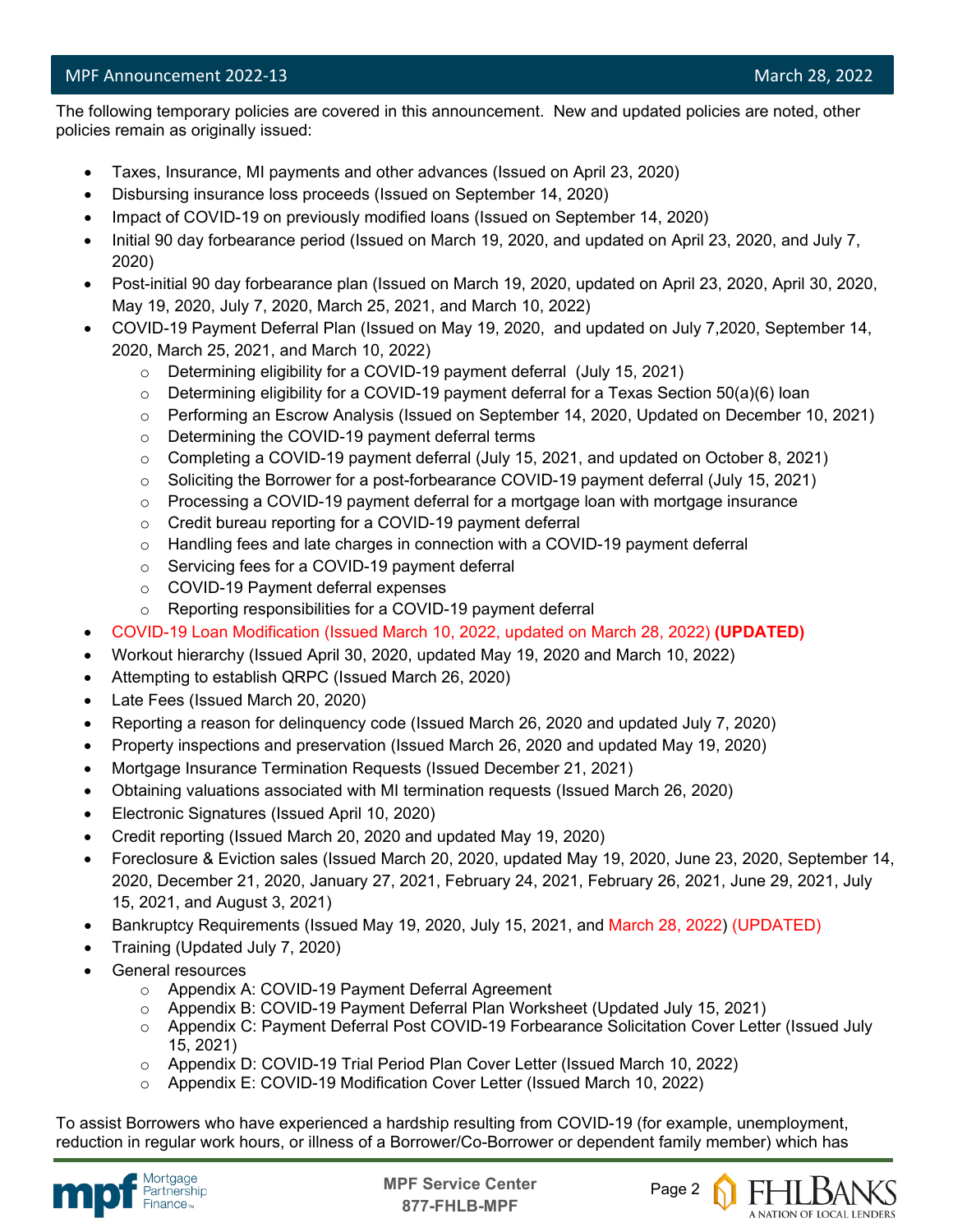l

 impacted their ability to make their monthly mortgage loan payment, the Servicer should follow the guidance provided for in this Announcement.

As a reminder, Servicers are expected to abide by any/all federal or state laws. If Servicers are providing accommodations to comply with any applicable law or investor requirement that conflicts with the guidance published in the MPF Guides or in the MPF Traditional COVID-19 announcements, then Servicers are required to notify the MPF Provider and MPF Bank to ensure that accurate records are maintained.

The Servicer must achieve quality right party contact (QRPC) with the Borrower prior to offering a forbearance plan or any other loss mitigation option.

Servicers must obtain mortgage insurance company's approval (if applicable) prior to granting any forbearance plan or any other loss mitigation option, and must obtain prior approval through the MPF Provider before granting relief that exceeds the guidance or timeframes provided for in this announcement.

Servicers under the Scheduled/Scheduled remittance option are expected to continue making monthly payments to the mortgage loans' investor as required under Applicable Agreements.

#### **Taxes, Insurance, MI payments and other advances**

All Servicers (regardless of remittance type) are required to make any and all advances necessary to preserve the lien and the property (including taxes, insurance, MI payments), as is currently required under the MPF Guides, regardless of loan status at time of granting a COVID-19 forbearance or of escrow status of the loan, for the duration of the forbearance plan. Servicers will want to ensure the agreed upon method of repayment of the forbearance plan takes into account repayment of these advances, as permitted under Applicable Laws, the Note, and the Security Instrument.

Effective: April 23, 2020

#### **Disbursing insurance loss proceeds**

When determining the mortgage loan status for disbursing insurance loss proceeds for a Borrower impacted by COVID-19 Servicer must consider the loan to be current or less than 31 days delinquent for purposes of disbursing insurance loss proceeds if:

- the Borrower experienced a COVID-19 related hardship;
- the mortgage loan was current or less than two months delinquent as of March 1, 2020, the effective date of the National Emergency declaration related to COVID-19; and
- at the time of the loss event, the Borrower is performing on a COVID-19 related forbearance plan, repayment plan, or Temporary Loan Payment Modification Plan.

The Servicer must otherwise disburse the proceeds in accordance with MPF Traditional Servicing Guide Section 4.6 Property Loss Events and Insurance Loss Settlements.

The Servicer must document in the mortgage loan servicing file the date that the COVID-related hardship began and the date of the insured loss event.

Effective: September 14, 2020

#### **Impact of COVID-19 on Previously Modified Loans**

If at the time of the forbearance request, the mortgage loan was previously modified or in an initial trial period for a temporary loan modification, (pursuant to MPF Traditional Servicing guide Section 9 – Temporary Loan Payment Modification Plan), the Borrower will not lose good standing/terminate the terms of the loan modification if the Borrower:

- $\circ$  immediately reinstates the mortgage loan upon expiration of the COVID-19 related forbearance plan, or
- transitions directly from a COVID-19 related forbearance plan to a repayment plan.



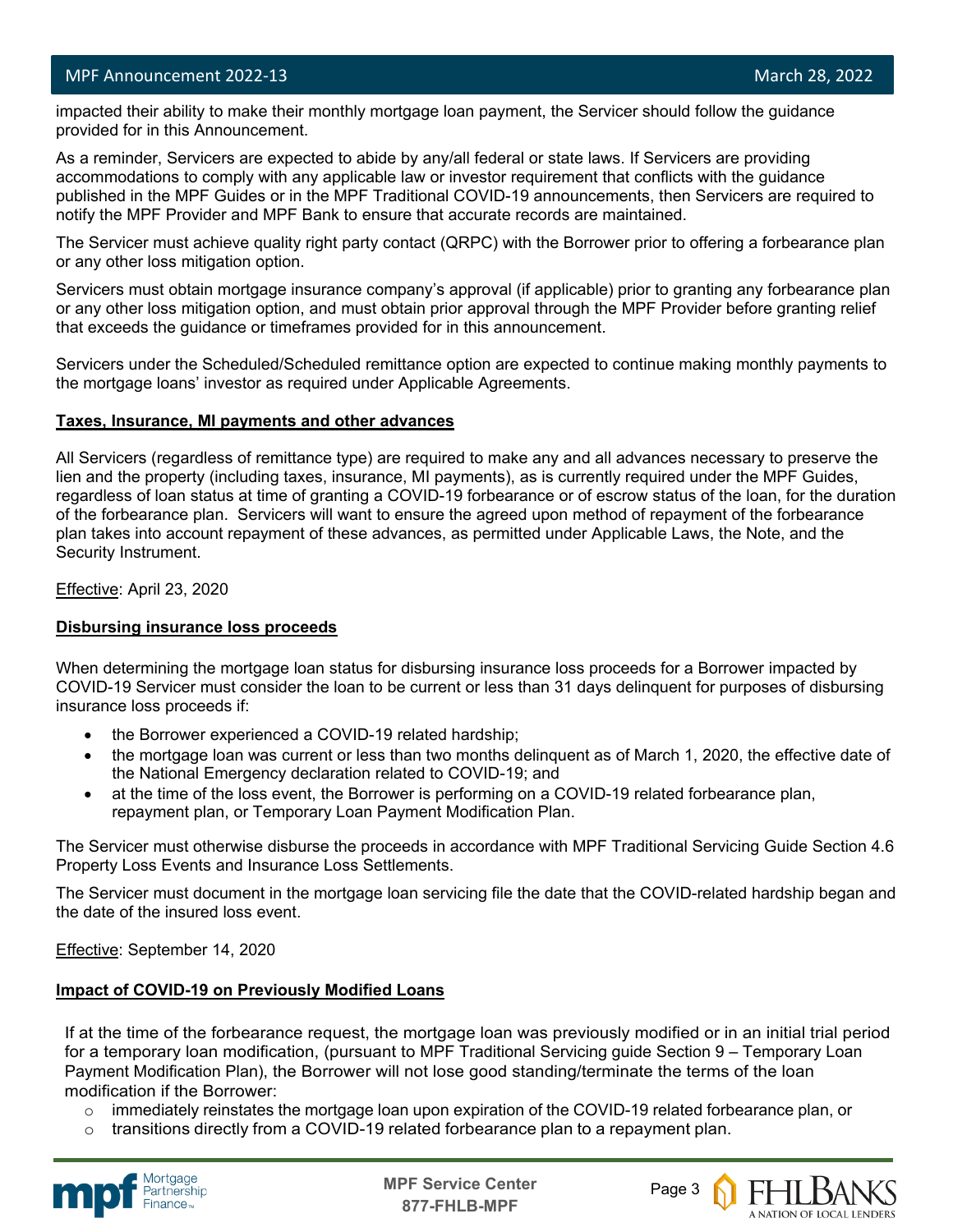Effective: September 14, 2020

l

#### **Initial 90 day forbearance period**

When a Borrower has requested a forbearance based on COVID-19 related difficulties, Servicers may grant a forbearance of up to 90 day regardless of the status of the loan at the time of the request, and without obtaining any documentation of Borrower hardship. No prior approval is needed from the MPF Bank or MPF Provider. However, Servicers are required to ensure the granting of the forbearance is acceptable to any applicable MI company.

The forbearance plan may be verbally agreed upon by the Borrower, but the terms of the plan should be provided to the Borrower in writing, as soon after granting the plan as possible, and should include a description of what the Borrower should expect during the plan period, that the payments which are the subject of the forbearance plan have only been delayed or reduced, not forgiven, and that once the forbearance plan is complete, the Borrower will be responsible for bringing the loan current, through a reinstatement, paying the loan in full or pursuant to a subsequent loss mitigation plan to be agreed to prior to the expiration of the forbearance plan.

The Servicer must also inform the Borrower that he or she may shorten a forbearance plan term at any time to reduce the amount of payments which are being delayed or reduced.

Borrower's acknowledgment or signature is not required.

The Servicer must report the loan on the Delinquent Mortgage & Bankruptcy Status Report (Exhibit B) monthly with an Action Code = 12, a Delinquency Status Code = 9, a Delinquency Reason Code = 22 accompanied by the Loss Mitigation Approval (effective) Date and Loss Mitigation Estimated Completion Date or Loss Mitigation Actual Completion Date, as applicable.

**Effective: March 19, 2020 (Updated April 23, 2020, and July 7, 2020)** 

#### **Post-initial 90 day forbearance plan**

Servicers are expected to begin attempts to contact the Borrowers who have received an initial 90 day forbearance plan in response to COVID-19 no later than 30 days prior to the expiration of the forbearance plan term, to complete an assessment of each Mortgage Loan to determine the appropriate workout alternative that best fits the Borrower's circumstances and determine what loss mitigation option is appropriate, based on eligibility criteria and the Workout Hierarchy in this announcement.

Loss mitigation options available post initial 90 day forbearance, to Borrowers affected by COVID-19, include:

- extending the initial 90 day forbearance plan
	- $\circ$  Where the hardship appears not to be resolved, Servicer may extend forbearance to Borrower in separate, shorter incremental periods, with total forbearance period (including the initial 90 day forbearance period) not to exceed 12 months
	- $\circ$  Servicers must complete an assessment of each Borrower to determine that an extension of the forbearance plan period is the appropriate workout alternative that best fits the Borrower's circumstances
	- $\circ$  Servicer's must submit the following to the MPF Provider to obtain prior approval:
		- Workout Worksheet (Form SG354) and all required supporting documentation as indicated on the Workout Worksheet;
		- A copy of the proposed Forbearance Plan; and
		- Borrower Hardship Certification (Form SG402)
	- o Servicers must ensure the granting of the extended forbearance is acceptable to any applicable MI company – proof must be retained in the Mortgage File.
	- $\circ$  Servicer must ensure priority of the lien of the Mortgage Loan remains in effect and is not adversely affected.
	- $\circ$  The plan must be in a written agreement, must meet all Applicable Law requirements, and must be executed by both the Borrower and the Servicer – no form required but must include "Failure to



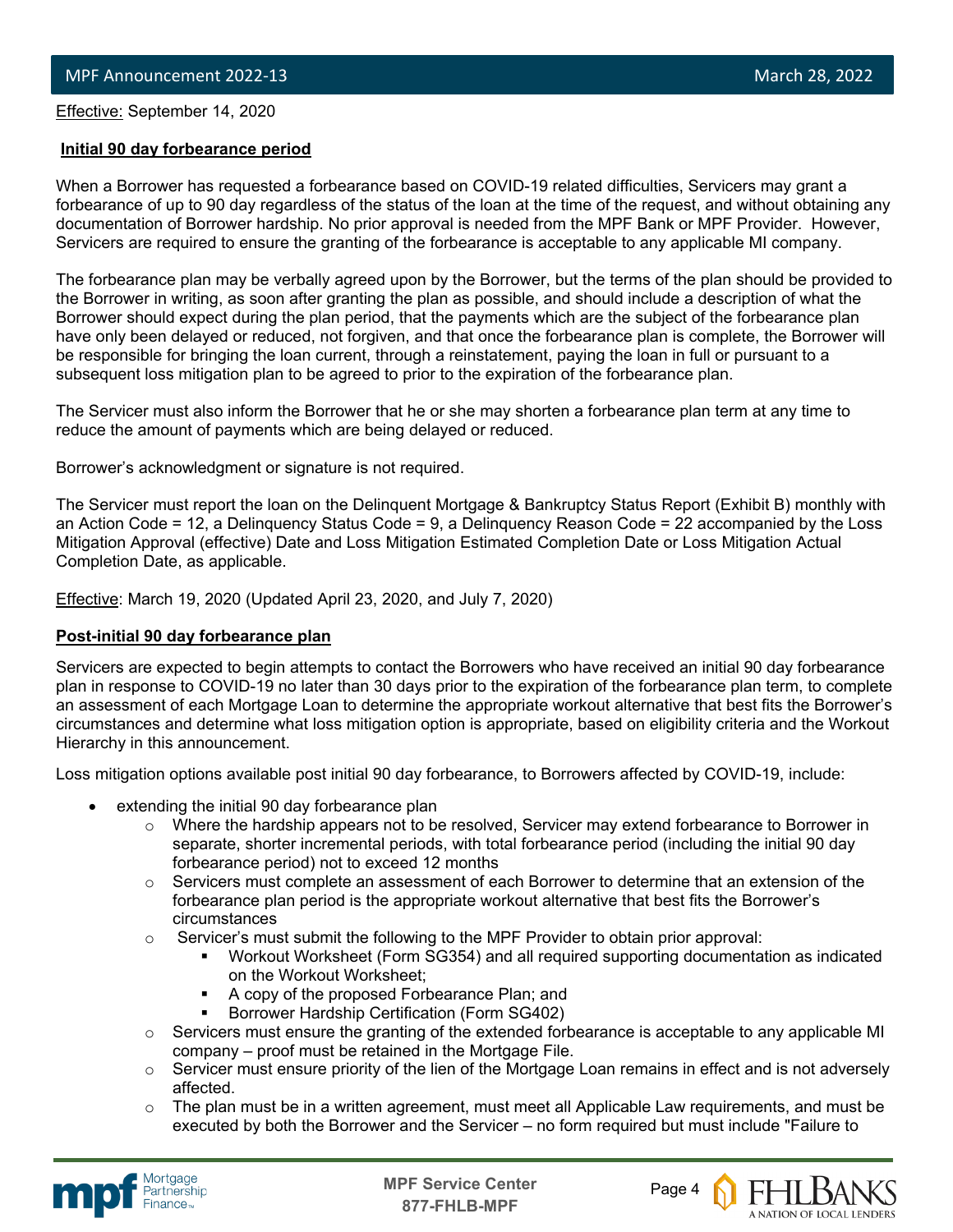abide by the terms of the agreement will result in the termination of the Forbearance Plan and all missed payments being due immediately."

- $\circ$  Prior to the expiration of a forbearance extension, Servicer must complete an assessment to determine the appropriate workout alternative that best fits the Borrower's circumstances.
- o The Servicer must report the loan on the Delinquent Mortgage & Bankruptcy Status Report (Exhibit B) monthly with an Action Code = 20, a Delinquency Status Code = 9, a Delinquency Reason Code = 22, Loss Mitigation Type = FFA (Formal Forbearance Agreement), accompanied by the Loss Mitigation Approval (effective) Date and Loss Mitigation Estimated Completion Date or Loss Mitigation Actual Completion Date, as applicable.
- extending forbearance plan past 12 months
	- $\circ$  For mortgage loans actively performing on a COVID-19 related forbearance plan as of March 25, 2021 and that are nearing the accumulative forbearance plan term of 12 months, where the Borrower's hardship has not been resolved, the Servicer is authorized to:
		- grant extensions of the forbearance plan term in increments of up to 3 months, not to exceed accumulative total forbearance period of 18 months (calculated from the initial granting of the forbearance plan).
		- the Borrower must request each extension individually, and
		- Servicers are required to assess and process each request in the same manner as provided for under "extending the initial 90 day forbearance plan" above.
- reinstatement
	- $\circ$  Where the hardship has been resolved, and Borrower is able to reinstate the loan by repaying full amount of arrears resulting from a COVID-19 forbearance plan, Servicer must require the Borrower to make such payment in a lump sum at the end of the COVID-19 forbearance plan.
	- $\circ$  Borrower will resume their regular monthly payments at the end of the COVID-19 forbearance plan period.
	- $\circ$  If the loan does not become current in the month the Servicer has been notified that the Borrower intends to reinstate, the Servicer must report the loan on the Delinquent Mortgage & Bankruptcy Status Report (Exhibit B) by repeating what was reported in the previous month but changing the Delinquency Status Code to = 20, accompanied by the Loss Mitigation Approval (effective) Date and Loss Mitigation Estimated Completion Date or Loss Mitigation Actual Completion Date, as applicable.
- repayment plan (see MPF Traditional Servicing Guide 8.5.4):
	- $\circ$  Where the hardship appears to have been resolved, and Borrower is not able to reinstate the loan, Servicer must assess Borrower for a repayment plan that would allow Borrower to make payments in excess of the regular monthly payments over a period not to exceed 12 months to cover full amount of arrears resulting from a COVID-19 forbearance plan (including principal, interest and advances as described in the "Taxes, Insurance, MI payments and other advances" section above) as permitted by Applicable Law and loan documents.
		- If repayment period of up to 3 months:
			- no prior approval needed from MPF Bank or MPF Provider
		- If repayment period of over 3 months without exceeding 12 months:
			- Servicer's must submit the following to the MPF Provider to obtain prior approval:
				- o Workout Worksheet (Form SG354)
				- o Borrower Hardship Certification (Form SG402).
			- plan must be in a written agreement, must meet all Applicable Law requirements and must be executed by both the Borrower and the Servicer
		- If repayment period of more than 12 months is required, Servicers must receive prior approval by submitting request to the MPF Provider or Servicer may consider a COVID-19 payment deferral plan (See below)
	- $\circ$  MI approval is required (where applicable) proof must be retained in the Mortgage File
	- $\circ$  Servicer must ensure priority of the lien of the Mortgage Loan remains in effect and is not adversely affected.
	- $\circ$  The Servicer must report the loan on the Delinquent Mortgage & Bankruptcy Status Report (Exhibit B) monthly with an Action Code = 20, a Delinquency Status Code = 12, a Delinquency Reason



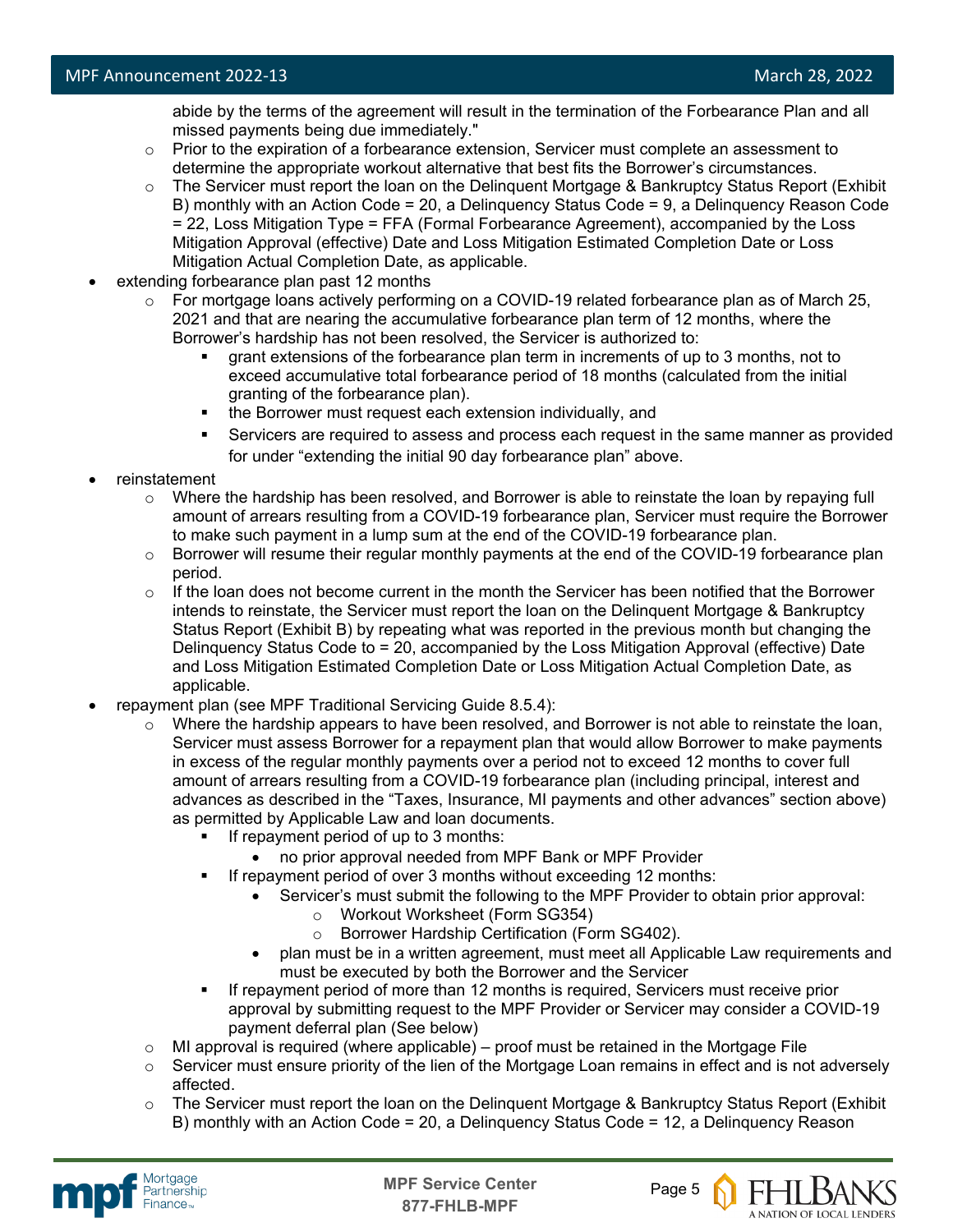Code = 22 accompanied by the Loss Mitigation Approval (effective) Date and Loss Mitigation Estimated Completion Date or Loss Mitigation Actual Completion Date, as applicable.

- payment deferral plan
	- $\circ$  Where the hardship appears to have been resolved, and the Borrower does not have the ability to afford a repayment plan, Servicer must assess Borrower for a COVID-19 deferral plan. (see applicable sections below for requirements).
- loan modification
	- $\circ$  Where the Borrower is experiencing a hardship that has resulted in a permanent or long-term decrease in income or increase in expenses Servicer must assess Borrower for a COVID-19 loan modification **(see applicable sections below for requirements)**
- liquidation workout option
	- $\circ$  Where the Borrower is experiencing a hardship that has resulted in a permanent or long-term decrease in income or increase in expenses, and the Borrower no longer wishes to remain in the home, Servicer must assess Borrower for a:
		- Short Sale (MPF Traditional Servicing Guide Section 8.6.1) or
		- Deed-in-Lieu of Foreclosure (MPF Traditional Servicing Guide Section 8.6.2)
	- $\circ$  To report a Short Sale, the Servicer must report the loan on the Delinguent Mortgage & Bankruptcy Status Report (Exhibit B) monthly with an Action Code = 20, a Delinquency Status Code = 17, a Delinquency Reason Code = 22, a Loss Mitigation Type = SS accompanied by the Loss Mitigation Approval (effective) Date and Loss Mitigation Estimated Completion Date or Loss Mitigation Actual Completion Date, as applicable.
	- $\circ$  To report a Deed-in-Lieu, the Servicer must report the loan on the Delinguent Mortgage & Bankruptcy Status Report (Exhibit B) monthly with an Action Code = 20, a Delinquency Status Code = 44, a Delinquency Reason Code = 22, a Loss Mitigation Type = DIL accompanied by the Loss Mitigation Approval Date and Loss Mitigation Estimated Completion Date or Loss Mitigation Actual Completion Date as applicable.

Interest should continue accruing at the Note rate during the forbearance period, but should not be compounded on the missed payments after the forbearance period(s) concludes.

In addition, no late fees, administrative fees or other such fees should be applied to any of the payments that were part of a COVID-19 related forbearance plan (either initial or extended), and should not be included in any repayment plan or loan modification plan for such payments.

Efforts to assess Borrowers for these loss mitigation options must continue until either QRPC is achieved or the forbearance plan term has expired.

Servicers can reach out to their MPF Bank and/or the MPF Provider (as applicable) when they encounter a particular situation they wish to address that does not meet these requirements.

Effective: March 19, 2020 (updated on April 23, 2020, April 30, 2020, May 19, 2020, July 7, 2020, March 25, 2021 and March 10, 2022)

#### **COVID-19 Payment Deferral Plan**

The MPF Program provides a home retention workout option for **MPF Traditional (Conventional)** loans, enabling Servicers to assist eligible Borrowers who are nearing the end of a COVID-19 related forbearance plan and have resolved a temporary hardship and are prepared to resume their monthly contractual payments but cannot afford either a full reinstatement or repayment plan to bring the loan current, or for Borrowers who have a confirmed but resolved COVID-19 financial hardship. Servicers are required to evaluate Borrowers pursuant to the eligibility criteria and the Workout Hierarchy in this announcement.

Effective: May 19, 2020 (Updated on March 10, 2022)

#### **1. Determining eligibility for a COVID-19 payment deferral**

In order to be eligible for a COVID-19 payment deferral, the Borrower must:

be on a COVID-19 related forbearance plan, or



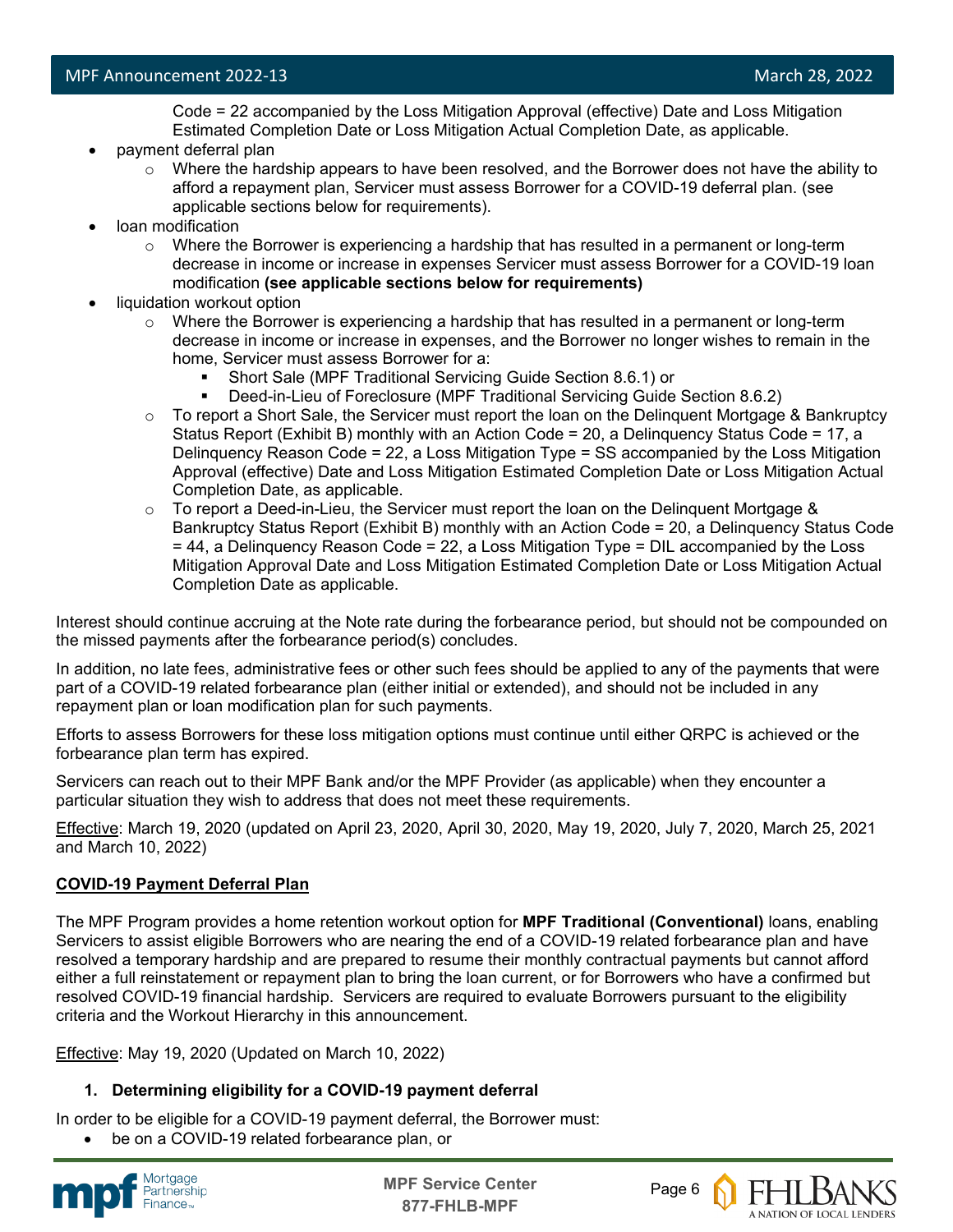l

have experienced a financial hardship resulting from COVID-19 (for example, unemployment, reduction in regular work hours, or illness of a Borrower/Co-Borrower or dependent family member) that has impacted their ability to make their full monthly contractual payment.

The Servicer is not required to obtain documentation of the Borrower's hardship.

In order to be eligible for a COVID-19 payment deferral, the mortgage loan must be a conventional first lien mortgage loan.

The property securing the mortgage loan may be a primary residence or a second home, but may not be vacant or condemned.

The Servicer must receive the Borrower's full monthly contractual payment due for the month of evaluation or must make the full monthly contractual payment by the end of the evaluation month.

The Servicer must achieve Quality Right Party Contact (QRPC) with the Borrower to:

- determine the reason for the delinquency and whether it is temporary or permanent in nature;
- determine whether or not the Borrower has the ability to repay the mortgage debt;
- educate the Borrower on the availability of workout options, as appropriate; and
- obtain a commitment from the Borrower to resolve the delinquency.

Additionally, the Servicer must confirm that the Borrower:

- has resolved the hardship,
- is able to continue making the full monthly contractual payment, and
- is unable to reinstate the mortgage loan or afford a repayment plan to cure the delinquency.

The mortgage loan must:

- have been current or less than 31 days delinguent as of March 1, 2020, the effective date of the National Emergency declaration related to COVID-19; and
- be 31 or more days (one month) delinquent but less than or equal to 18 months delinquent as of the date of evaluation.

If a Borrower's hardship is related to COVID-19 but he or she was 31 or more days delinquent as of the effective date of the National Emergency declaration, and the Servicer determines the Borrower can maintain his or her full monthly contractual payment, then the Servicer must submit a request for a COVID-19 payment deferral to MPF Provider for review and obtain prior approval from the MPF Bank.

The mortgage loan must not have previously received a COVID-19 payment deferral, and no more than 18 months of cumulative past-due P&I payments may be deferred.

The mortgage loan must not be subject to:

- a recourse or indemnification arrangement under which the MPF Bank purchased or that was imposed by the MPF Bank after the mortgage loan was purchased,
- an approved liquidation workout option,
- an active and performing repayment plan or other non-COVID-19 related forbearance plan,
- a current offer for another retention workout option, or
- an active and performing mortgage loan modification Trial Period Plan.

Effective: May 19, 2020 (Updated on July 7, 2020, March 25, 2021, July 15, 2021, and March 10, 2022)

#### **2. Determining eligibility for a COVID-19 payment deferral for a Texas Section 50(a)(6) loan**

Servicers handling Texas 50(a)(6) loans should contact their MPF Bank for guidance, prior to offering deferment plan to Borrowers of such loans.

Effective: May 19, 2020



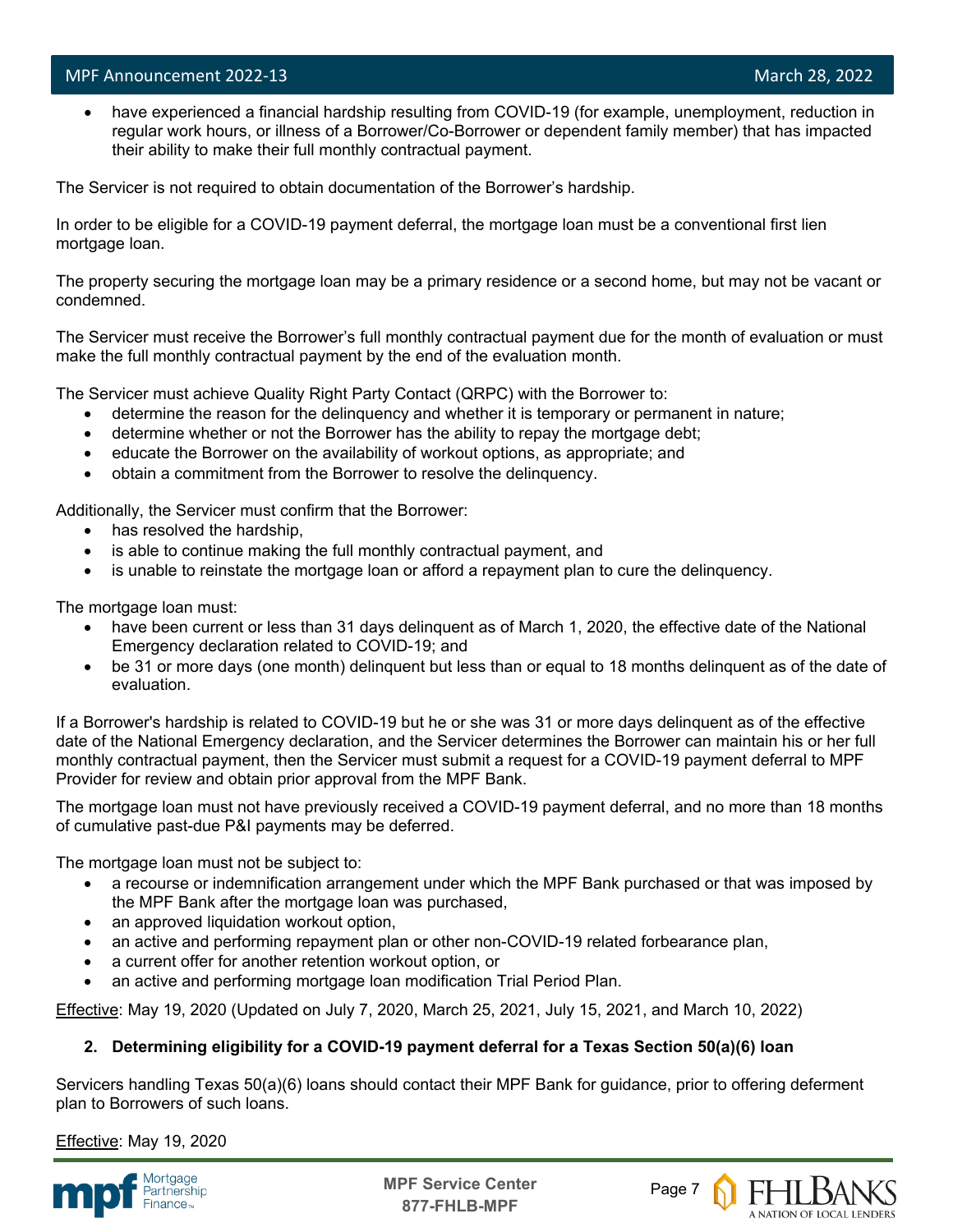#### **3. Performing an Escrow Analysis**

Prior to offering a COVID-19 payment deferral, the Servicer must perform an escrow analysis, to estimate the periodic escrow deposit required to ensure adequate funds are available to pay future charges, taking into consideration T&I payments that may come due during the processing month, if applicable.

Any escrow account shortage that is identified at the time of the COVID-19 payment deferral must not be included in the non-interest bearing balance, and the Servicer is not required to fund any existing escrow account shortage. In addition, the Servicer is not required to revoke any escrow deposit account waiver.

If the Servicer identifies an escrow shortage as the result of an escrow analysis in connection with a COVID-19 payment deferral or as part of the next annual analysis, then the Servicer must spread repayment of the escrow shortage amount in equal monthly payments over a term of 60 months, unless the Borrower decides to pay the shortage up-front or over a shorter period, not less than 12 months.

Effective: September 14, 2020 (Updated on December 10, 2021)

#### **4. Determining the COVID-19 payment deferral terms**

The Servicer must defer the following amounts as a non-interest bearing balance, due and payable at maturity of the mortgage loan, or earlier upon the sale or transfer of the property, refinance of the mortgage loan, or payoff of the interest-bearing UPB:

- the past-due principal and interest (P&I) payments;
- out-of-pocket escrow advances paid to third parties; and
- servicing advances paid to third parties in the ordinary course of business and not retained by the Servicer, if allowed by state law.

All other terms of the mortgage loan must remain unchanged.

Any existing non-interest bearing balance amount on the mortgage loan remains due and payable at maturity of the mortgage loan, or earlier upon the sale or transfer of the property, refinance of the mortgage loan, or payoff of the interest-bearing UPB.

Effective: May 19, 2020 (Updated on September 14, 2020)

#### **5. Completing a COVID-19 payment deferral**

The Servicer must complete a COVID-19 payment deferral to Borrower, in the same month in which it determines the Borrower is eligible, by submitting the following to the MPF Provider:

- a completed Workout Worksheet (Form SG354) with all required supporting documentation as indicated on the Workout Worksheet,
- a completed COVID-19 Payment Deferral Worksheet (Appendix B),
- a one year Borrower payment history and,
- if the Servicer determines the Borrower's signature is required on the COVID-19 payment deferral agreement, a copy of the executed agreement.
- If the Servicer determines the Borrower's signature is not required on the COVID-19 payment deferral, the Servicer must submit evidence of the Borrowers acceptance by providing one of the following:
	- $\circ$  if the Borrower accepted by contacting the Servicer directly in accordance with any acceptable outreach and communication method, confirmation must be noted or attached to the original form submission though eMAQCSplus, or
	- $\circ$  provide evidence of the Borrower's acceptance as determined by the Servicer, such as receipt of a full monthly payment.



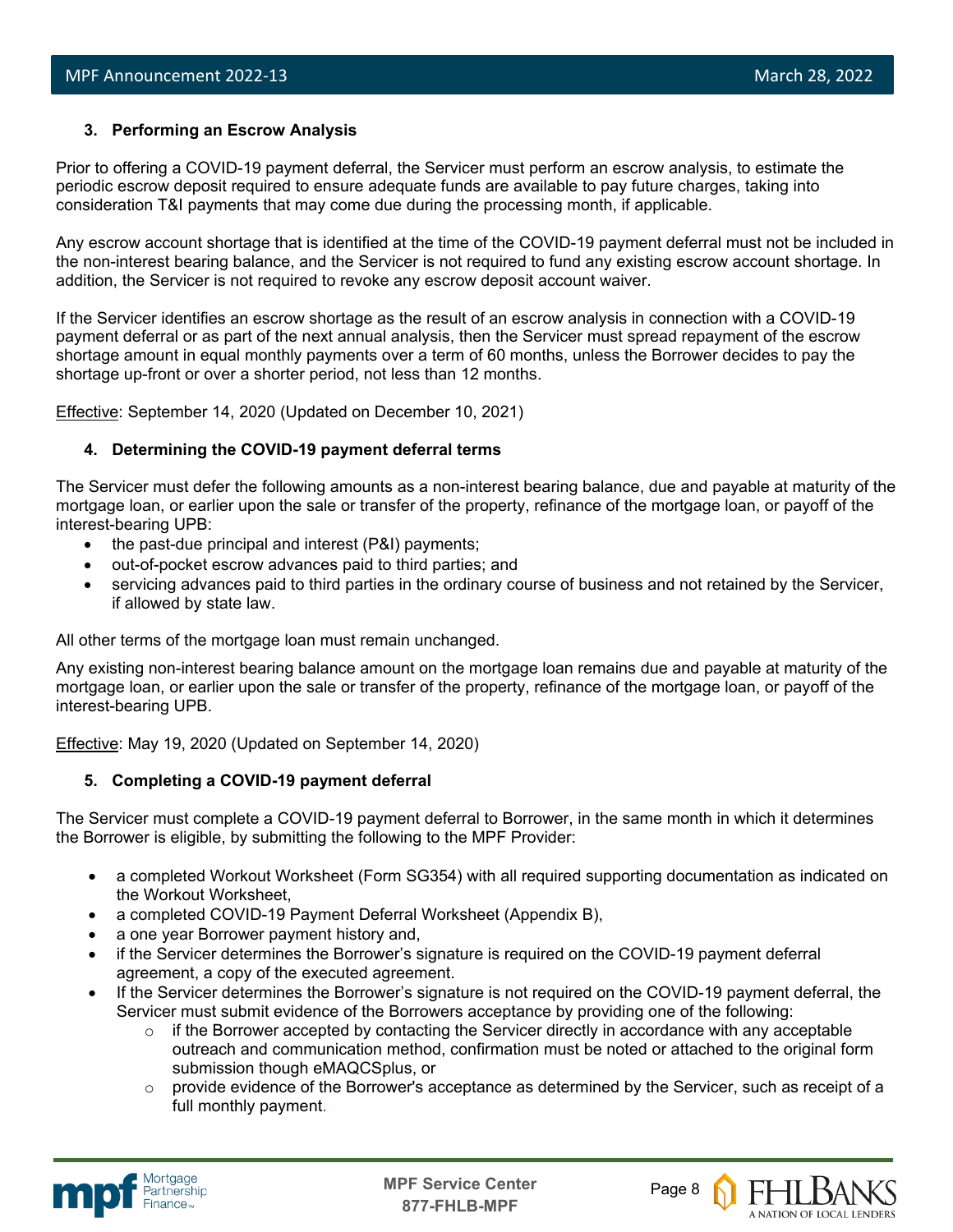l

 The Servicer is authorized to use an additional month to allow for sufficient processing time ("processing month") to complete a COVID-19 payment deferral. Servicers must apply the processing month consistently to all Borrowers, as evidenced by a written policy.

The Borrower must make his or her full monthly contractual payment during the processing month if, as of the date of evaluation:

- the mortgage loan is 18 months delinquent, or
- the COVID-19 payment deferral would cause the mortgage loan to exceed 18 months of cumulative deferred past-due P&I payments.

In this circumstance, the Servicer must complete the COVID-19 payment deferral within the processing month after receipt of the Borrower's full monthly contractual payment due during that month.

The Servicer must send the COVID-19 payment deferral agreement, or equivalent, to the Borrower no later than five days after the completion of the COVID-19 payment deferral.

While use of the COVID-19 payment deferral agreement in Appendix A is optional, it reflects the minimum level of information that the Servicer must communicate and illustrates a level of specificity that complies with the MPF Program requirements. Also, the Servicer must ensure the COVID-19 payment deferral agreement complies with applicable law.

Servicers must obtain MI approval, if applicable, and must ensure the COVID-19 payment deferral agreement complies with Applicable Laws.

The Servicer's application of a COVID-19 payment deferral to the mortgage loan must not impair the MPF Program Mortgage Loan's first lien position or enforceability against the Borrower(s) in accordance with its terms.

If the Servicer determines the Borrower's signature is required on the COVID-19 payment deferral agreement, it must receive the executed agreement prior to completing the COVID-19 payment deferral.

The Servicer must record the COVID-19 payment deferral agreement if the Servicer determines that recordation is required to comply with law and ensure that the mortgage loan retains its first lien position. The Servicer must obtain a title endorsement or similar title insurance product issued by a title insurance company if the COVID-19 payment deferral agreement will be recorded.

The Servicer must also provide documents to the document custodian in accordance with the following table.

| If the COVID-19 payment deferral<br>agreement is | Then the Servicer must send                                                                                                                                                                                                                                                                                                                                  |
|--------------------------------------------------|--------------------------------------------------------------------------------------------------------------------------------------------------------------------------------------------------------------------------------------------------------------------------------------------------------------------------------------------------------------|
| not required to be recorded                      | a fully executed original COVID-19 payment<br>deferral agreement to the document custodian<br>within 25 days of the effective date of the COVID-<br>19 payment deferral.                                                                                                                                                                                     |
| required to be recorded                          | • a certified copy of the fully executed COVID-19<br>payment deferral agreement to the document<br>custodian within 25 days of the effective date of the<br>COVID-19 payment deferral, and<br>an original COVID-19 payment deferral agreement<br>that is returned from the recorder's office to the<br>document custodian within 5 business days of receipt. |

Effective: May 19, 2020 (Updated on July 7, 2020, March 25, 2021, July 15, 2021, and on October 8, 2021)



**MPF Service Center** Page 9 **877-FHLB-MPF**

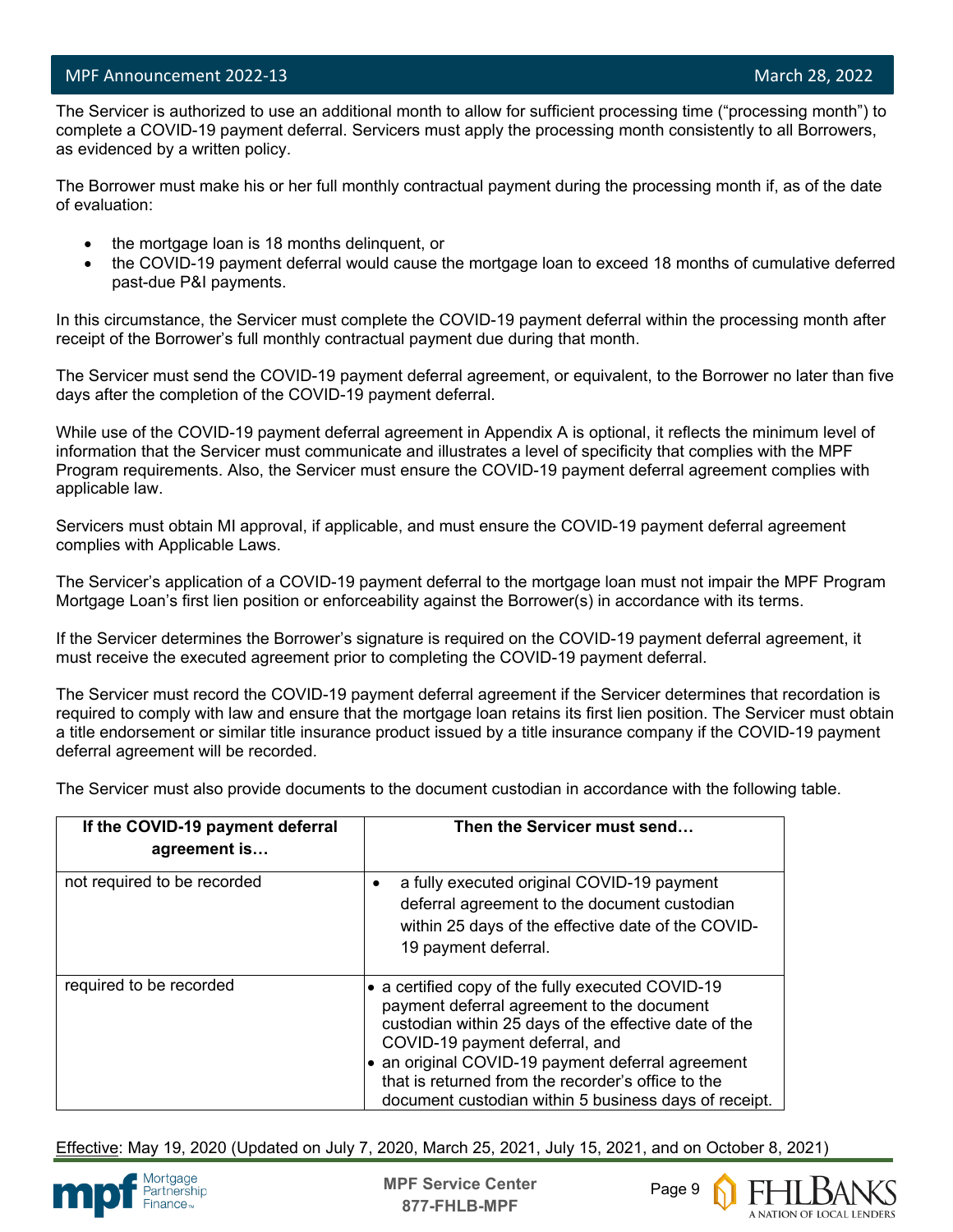l

If the Servicer is unable to establish QRPC as described in "Determining eligibility for a COVID-19 payment deferral" with a Borrower on a COVID-19 related forbearance plan and the Borrower is otherwise eligible for a COVID-19 payment deferral, the Servicer must send a solicitation for a COVID-19 payment deferral within 15 days after expiration of the forbearance plan.

The Servicer must solicit the Borrower using the Payment Deferral Post COVID-19 Forbearance Solicitation Cover Letter (**Appendix C**) with the COVID-19 payment deferral agreement or the equivalent, making any appropriate changes to comply with applicable law.

While use of the Payment Deferral Post COVID-19 Forbearance Solicitation Cover Letter and COVID-19 payment deferral agreement is optional, it reflects the minimum level of information that the Servicer must communicate and illustrates a level of specificity that complies with the requirements of the MPF Program.

The Payment Deferral Post COVID-19 Forbearance Solicitation Cover Letter must include language that additional forbearance may be available if the Borrower's hardship is not resolved, and that other loss mitigation options may be available.

The Servicer must include instruction on how to accept the offer in the COVID-19 payment deferral agreement.

The Servicer is authorized to consider the following as acceptance by the Borrower, subject to applicable law:

- the Borrower contacting the Servicer directly in accordance with any acceptable outreach and communication method,
- the Borrower returning an executed COVID-19 payment deferral agreement, or
- any other method evidencing the Borrower's acceptance as determined by the Servicer, such as receipt of a full monthly payment.

Unless the Servicer has determined that the agreement must be signed, the agreement should contain verbiage that making a payment will be deemed acceptance of the terms.

The Borrower must make his or her full monthly contractual payment during the month of the solicitation if, as of the date of evaluation:

- the mortgage loan is 18 months delinquent, or
- the COVID-19 payment deferral would cause the mortgage loan to exceed 18 months of cumulative deferred past-due P&I payments.

In this circumstance, the Servicer must complete the COVID-19 payment deferral within the month of the solicitation after receipt of the Borrower's full monthly contractual payment due during that month.

Servicers are considered to have completed the deferral once they submit the documentation required to be submitted to the MPF Provider, as provided for in "Completing a COVID-19 payment deferral" above.

If the Servicer uses a processing month to complete the COVID-19 payment deferral, the Borrower must also make his or her full monthly contractual payment during the processing month. The Servicer must complete the COVID-19 payment deferral within the processing month after receipt of the Borrower's full monthly contractual payment due during that month.

Effective: July 15, 2021

**7. Processing a COVID-19 payment deferral for a mortgage loan with mortgage insurance**



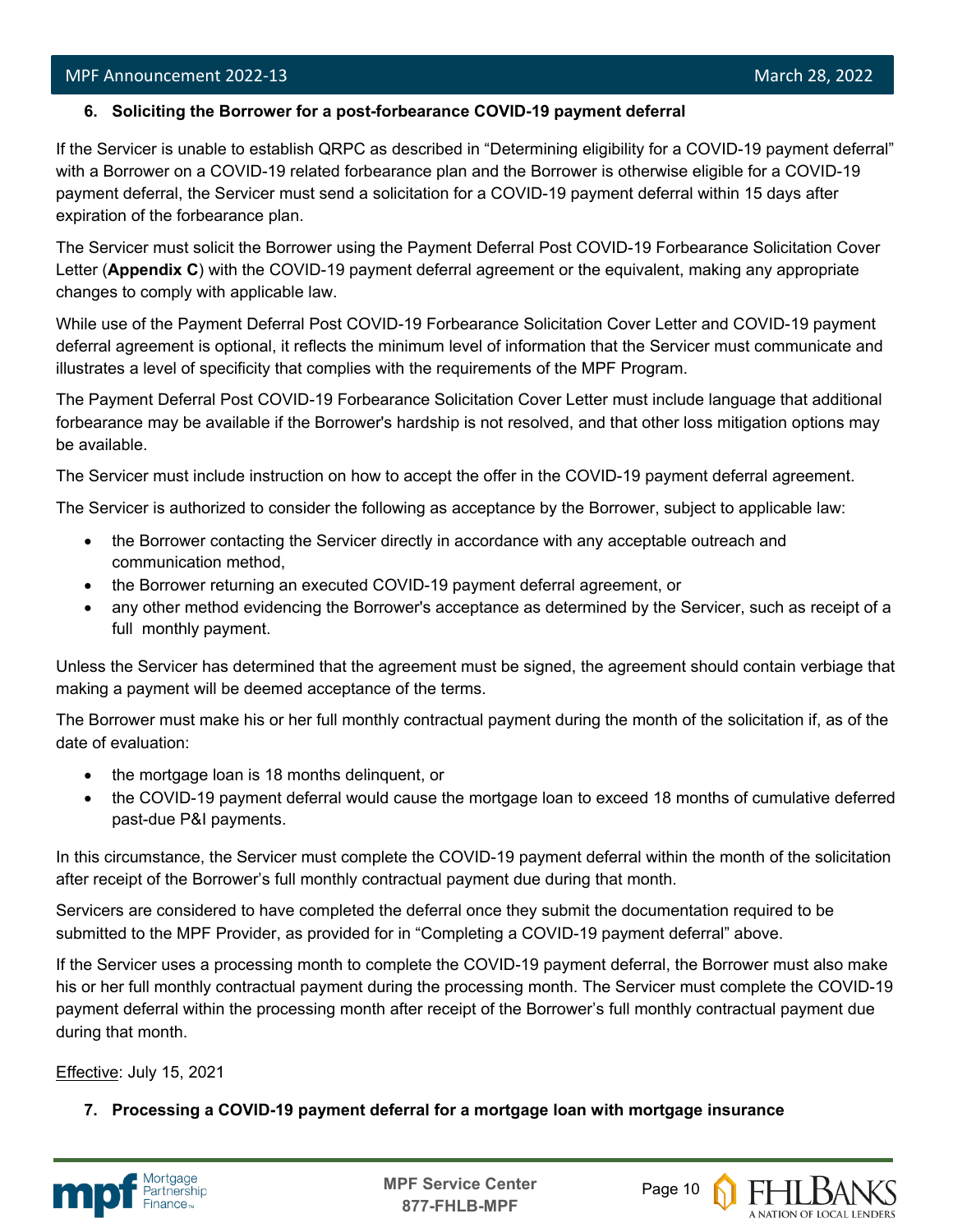l For any mortgage loan with mortgage insurance, Servicer must obtain mortgage insurer approval and proof must be retained in the Mortgage File.

Effective: May 19, 2020

#### **8. Credit bureau reporting for a COVID-19 payment deferral**

The Servicer must report the status of the mortgage loan to the credit bureaus in accordance with the Fair Credit Reporting Act, including as amended by the Coronavirus Aid, Relief, and Economic Security Act, for Borrowers affected by the COVID-19 emergency.

Effective: May 19, 2020

#### **9. Handling fees and late charges in connection with a COVID-19 payment deferral**

Servicers must not charge the Borrower administrative fees. Servicers are encouraged to waive all late charges, penalties, stop payment fees, or similar charges upon completing a COVID-19 payment deferral.

Effective: May 19, 2020

#### **10. Servicing fees for a COVID-19 payment deferral**

The Servicer will continue to receive the servicing fee it was receiving prior to completing a COVID-19 payment deferral after the COVID-19 payment deferral becomes effective.

Servicing Fees will be reimbursed for mortgage loans that receive a COVID-19 payment deferral at the time the mortgage loan upon liquidation of the mortgage loan, in accordance to MPF Traditional Servicing guide Section 3.1 Servicing Fees.

Effective: May 19, 2020 (updated on September 14, 2020)

#### **11. COVID-19 Payment deferral expenses**

The Servicer must pay any actual out-of-pocket expenses in accordance with the MPF Traditional Servicing Guide associated with the execution of a COVID-19 payment deferral, including, but not limited to:

- required notary fees,
- recording costs,
- title costs, or
- any other allowable and documented expense.

In the event of a subsequent foreclosure, Servicers will be reimbursed for allowable out-of-pocket expenses in accordance with MPF Traditional Servicing Guide Section- 3.2 Reimbursement of Servicing Expenses and 8.3.6 Costs and Expenses.

Effective: May 19, 2020

#### **12. Reporting responsibilities for a COVID-19 payment deferral**

Once the COVID-19 Payment Deferral becomes effective, the mortgage loan no longer needs to be reported on the Servicer's Monthly Delinquent Mortgage & Bankruptcy Status Report (Exhibit B).

Effective: May 19, 2020 (Updated on July 7, 2020)



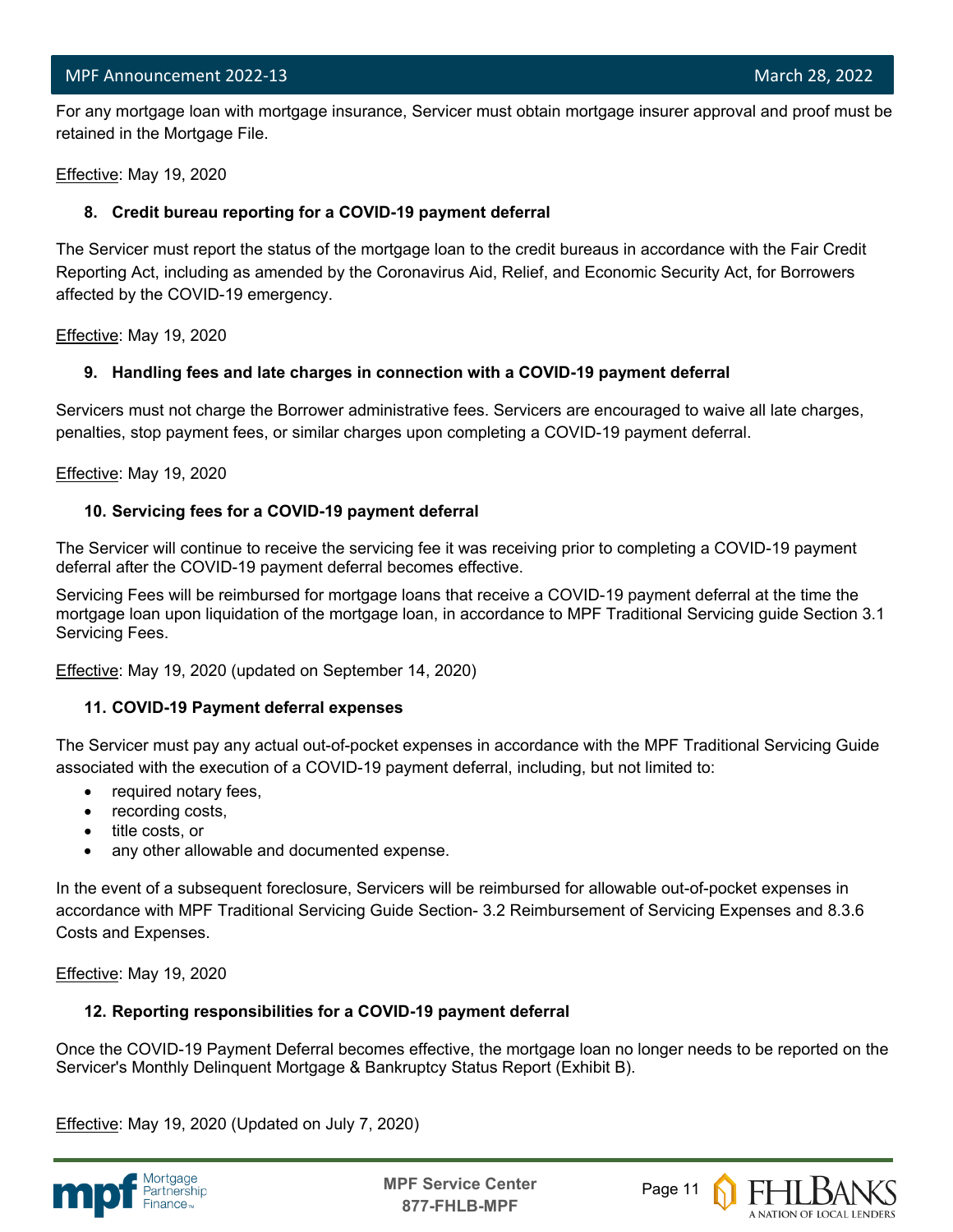#### l **COVID-19 Loan Modification Plan (UPDATED)**

The MPF Program provides a home retention workout option for MPF Traditional (Conventional) loans, enabling Servicers to assist eligible Borrowers who are nearing the end of a COVID-19 related forbearance plan and have a hardship that has resulted in a permanent or long-term decrease in income or increase in expenses, who can resume a monthly payments but cannot afford a full reinstatement, a repayment plan, or their monthly contractual payments. Servicers may start evaluating eligible Borrowers for a COVID-19 Loan Modification immediately, but are required to include the COVID-19 Loan Modification in their loss mitigation waterfalls must do so within 90 days from the original announcement date (March 10, 2022). Servicers are required to ensure the loan modification terms meet the requirements provided for in this announcement. Any exceptions to eligibility or other COVID-19 Loan Modification Plan requirements must be submitted to MPF Provider for approval prior to offering a COVID-19 loan modification Trial Period Plan to Borrower.

When assisting Borrowers who meet the criteria outlined in this announcement, the requirements as to underwriting, eligibility, and terms of the loan modifications requirements provided for in this announcement supersede requirements in MPF Traditional Servicing Guide Chapter 9.

#### **1. Processing a COVID-19 loan modification for a mortgage loan with mortgage insurance**

For any mortgage loan with mortgage insurance, Servicer must obtain mortgage insurer approval and proof must be retained in the Mortgage File.

#### **2. Evaluating a Borrower with a COVID-19 related hardship for a Loan Modification**

To be eligible for a COVID-19 related loan modification, the mortgage loan must:

- be a first-lien conventional mortgage loan
- have been current or less than two months delinquent as of March 1, 2020, or originated after March 1, 2020, the effective date of the National Emergency declaration related to COVID-19;
	- $\circ$  Note: If the loan is not eligible for a COVID-19 Loan Modification Plan due to being delinquent prior to March 1, 2020, Servicers may evaluate the Borrower for a Temporary Loan Modification per the requirements in MPF Traditional Servicing Guide Chapter 9.
- be at least 90 days delinquent; and
- be serviced other than under one of the following:
	- o One Mortgage Partners, LLC Mortgage Pass-Through Certificates MPF Shared Funding™ Program Series 2003-1 Trust; or
	- o One Mortgage Partners, LLC Mortgage Pass-Through Certificates MPF Shared Funding Program Series 2003-2 Trust.

The mortgage loan must not be subject to:

- a recourse or indemnification arrangement under which the MPF Bank purchased or that was imposed by the MPF Bank after the mortgage loan was purchased;
- a current offer for another workout option;
- an approved liquidation workout option; or
- an active and performing repayment plan, other non COVID-19 related forbearance plan, or loan modification plan.

#### **3. Borrower Eligibility**

To be eligible for a Modification Plan:

• The Borrower(s) must be the same Borrower(s) that signed the Mortgage Note; or



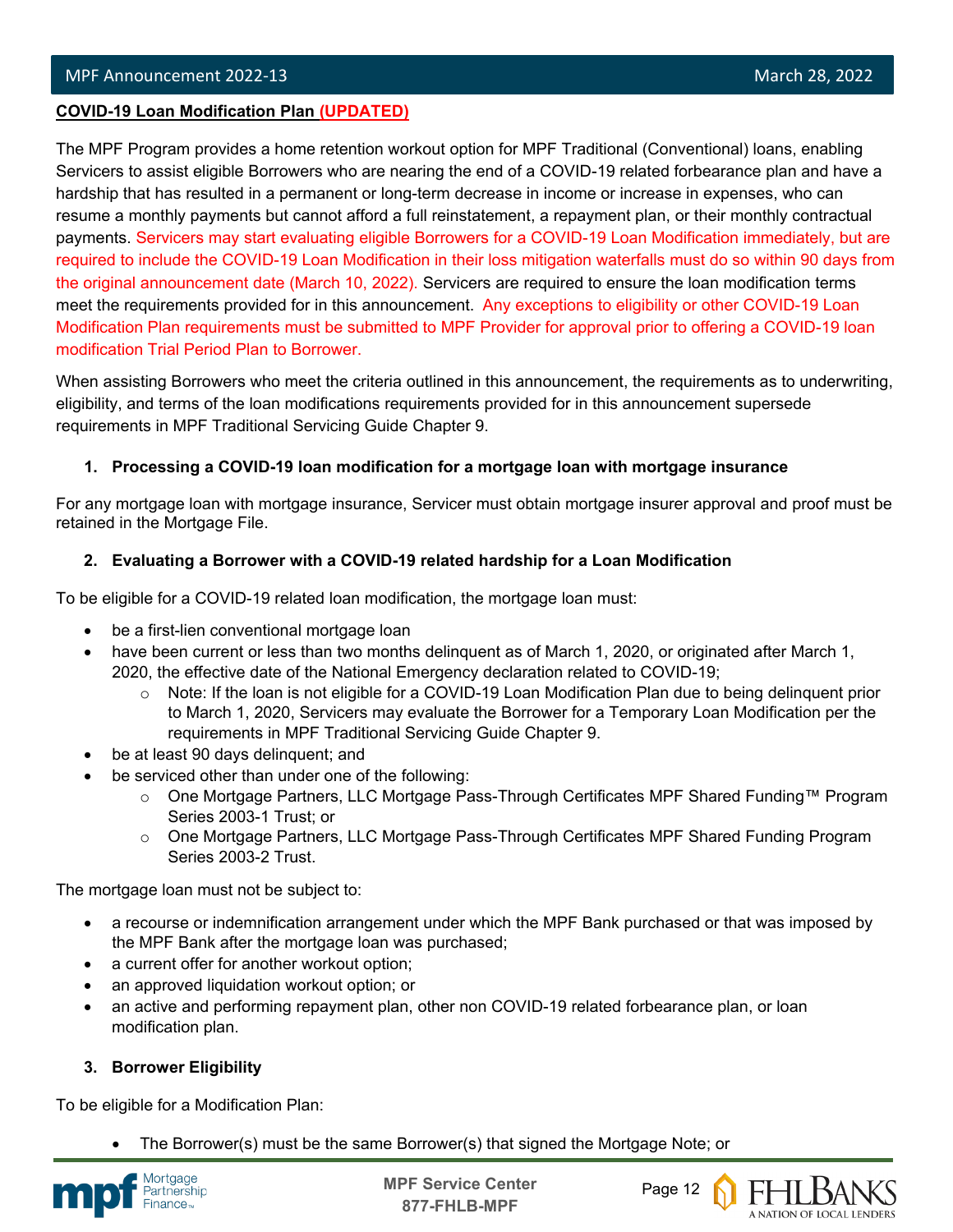• The individual executing the Modification Plan must have acquired interest in the Mortgaged Property as a result of a transfer of ownership that was exempt from the Due-On-Sale Clause.

#### **4. Determining eligibility for a COVID-19 loan modification for a Texas Section 50(a)(6) loan**

Servicers handling Texas 50(a)(6) loans should contact their MPF Bank for guidance, prior to offering loan modifications and prior to entering Borrowers of such loans into Trial Period Plans.

#### **5. Escrow analysis for COVID-19 impacted Borrowers**

When a Borrower is eligible for a COVID-19 related loan modification in accordance with the eligibility criteria as outlined in this MPF Announcement and the Servicer was not collecting escrows on the existing mortgage loan, the Servicer is required to establish an escrow deposit account as a condition of the mortgage loan modification unless otherwise prohibited by applicable law. If applicable law prohibits the establishment of the escrow account, the Servicer must ensure that the T&I premiums are paid to date.

Prior to offering a COVID-19 Loan Modification, the Servicer must analyze an existing escrow account to estimate the periodic escrow deposit required to ensure adequate funds are available to pay future charges, taking into consideration T&I payments that may come due during the trial period plan.

If the initial escrow analysis or next annual analysis identifies an escrow shortage, the Servicer must spread repayment of the escrow shortage amount in equal monthly payments over a term of 60 months, unless the borrower decides to pay the shortage amount up-front or over a shorter period, not less than 12 months. This may result in a difference in the trial payment amount and the final modification payment amount. Any escrow shortages must be documented in the Form COVID-19 Modification Cover Letter (Appendix E) or its equivalent.

#### **Any escrow account shortage that is identified at the time of the mortgage loan modification must not be capitalized and the Servicer is not required to fund any existing escrow account shortage.**

See MPF Traditional Servicing Guide "2.9 Escrow Payments" for guidelines for maintaining an Escrow Account and handling Escrow Funds.

#### **6. Documentation Requirements**

Generally Servicers must collect the following documentation and permanently retain it in the Mortgage Loan File:

- Workout Worksheet (Form SG354);
- Borrower Hardship Certification (Form SG402);
- Income verification in accordance with the requirements described in the Selling Guide;
- Borrower's tax return transcripts obtained from the IRS;
- Asset documentation in accordance with the Selling Guide and any other documentation necessary to fully document the Borrower's financial situation;
- A new credit report that meets the requirements in the Selling Guide;
- Reaffirmation Agreement or approval from Trustee if Borrower was previously in bankruptcy;
- Property valuation; and
- Any other documentation used to process and evaluate the Modification Plan request, including but not limited to, documentation of the causes of a Borrower's hardship.

Servicers do not need to obtain prior approval from the MPF Provider, and do not need to provide the MPF Provider with any documentation other than submitting the following in eMAQCS®Plus

- a completed Workout Worksheet (Form SG354),
- the Trial Period Plan (see Appendix D of this Announcement),



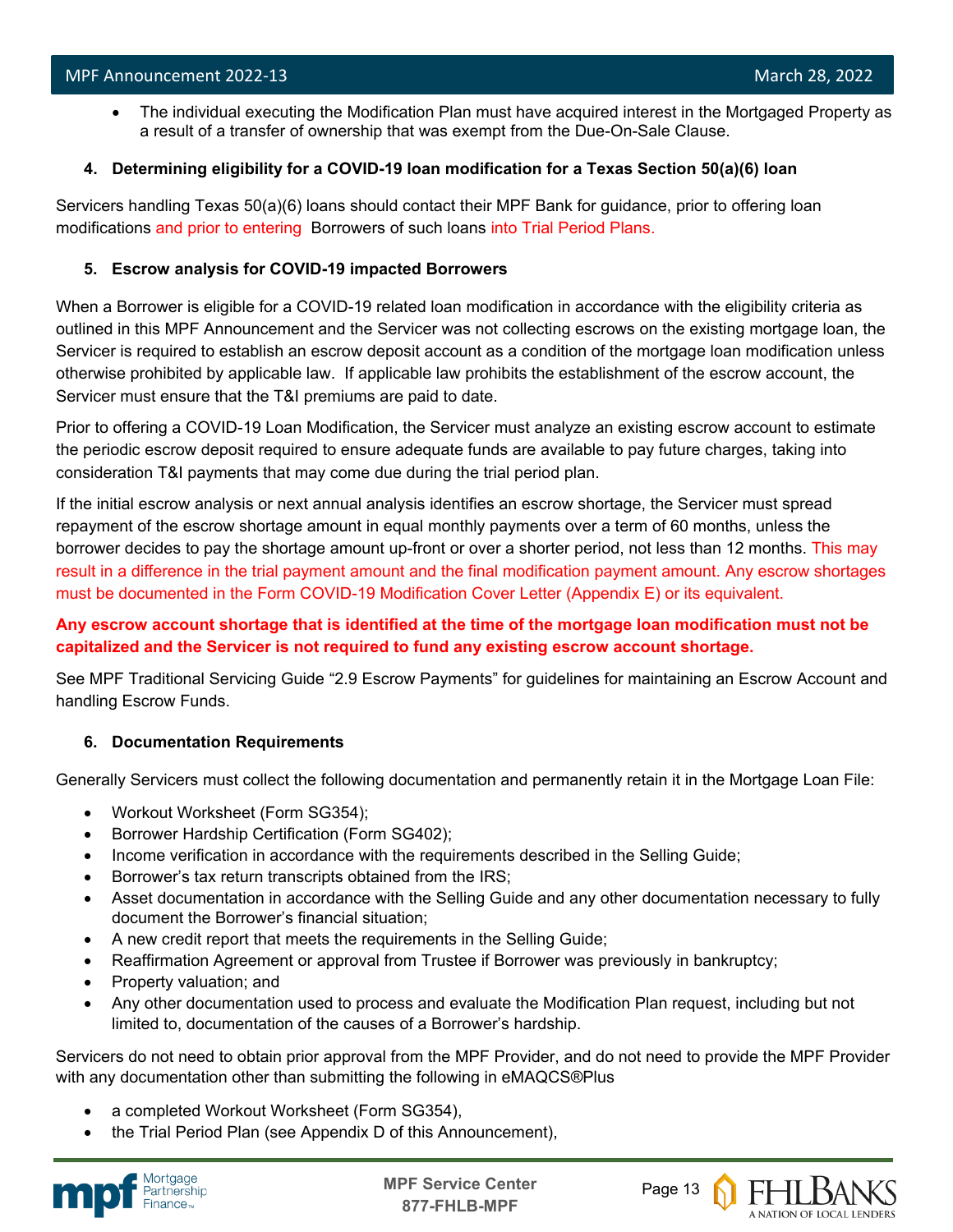- the COVID-19 Modification Cover Letter (see Appendix E of this Announcement),
- a fully executed COVD-19 Loan Modification Agreement (Fannie Mae Form 3179), and
- a current payment history.

The MPF Provider or MPF Bank may request additional documentation.

Servicers may approve a Borrower for a COVID-19 Loan Modification based on the evaluation of an incomplete application, if they deem the information they have received to be sufficient to make an eligibility determination and if the review meets all Applicable Laws, including the CFPB's 2021 Mortgage Servicing COVID-19 Rule as to streamline loan modifications.

#### **7. Modified mortgage loan terms for COVID-19 impacted Borrowers**

When a Servicer has determined a Borrower is eligible for a COVID-19 related loan modification, the Servicer must determine the new modified mortgage loan terms according to the following.

The Servicer must obtain a property valuation, which must not be more than 90 days old at the time the Servicer evaluates the Borrower for the mortgage loan modification, using one of the following:

- an exterior BPO;
- an appraisal;
- a third-party AVM; or
- the Servicer's own internal AVM, provided that
	- $\circ$  the Servicer is subject to supervision by a federal regulatory agency, and
	- $\circ$  the Servicer's primary federal regulatory agency has reviewed the model.

If the third-party AVM, or the Servicer's internal AVM does not render a reliable confidence score, the Servicer must obtain an assessment of the property value utilizing an exterior BPO, an appraisal, or a property valuation method documented as acceptable to the Servicer's federal regulatory supervisor. The property value assessment must be rendered in accordance with the FDIC's Interagency Appraisal and Evaluation Guidelines regardless of whether such guidelines apply to mortgage loan modifications.

The Servicer must determine the post-modification mark-to-market loan to-value (MTMLTV) ratio, which is defined as the UPB of the mortgage loan including capitalized arrearages ("gross UPB), divided by the current value of the property, and must also complete all the following steps in the order shown below, unless prohibited by applicable law, to determine the Borrower's new modified mortgage loan terms:

- 1. Capitalize eligible arrearages:
	- accrued interest;
	- out-of-pocket escrow advances to third parties, provided they are paid prior to the effective date of the mortgage loan modification;
	- servicing advances paid to third parties in the ordinary course of business and not retained by the Servicer, provided they are paid prior to the effective date of the mortgage loan modification, if allowed by state laws; and
	- any outstanding non-interest bearing balance from a previously completed loan mitigation plan.

If applicable state law prohibits capitalization of any of these amounts, the Servicer must collect all such funds from the Borrower over a period not to exceed 60 months unless the Borrower decides to pay the amount up-front.



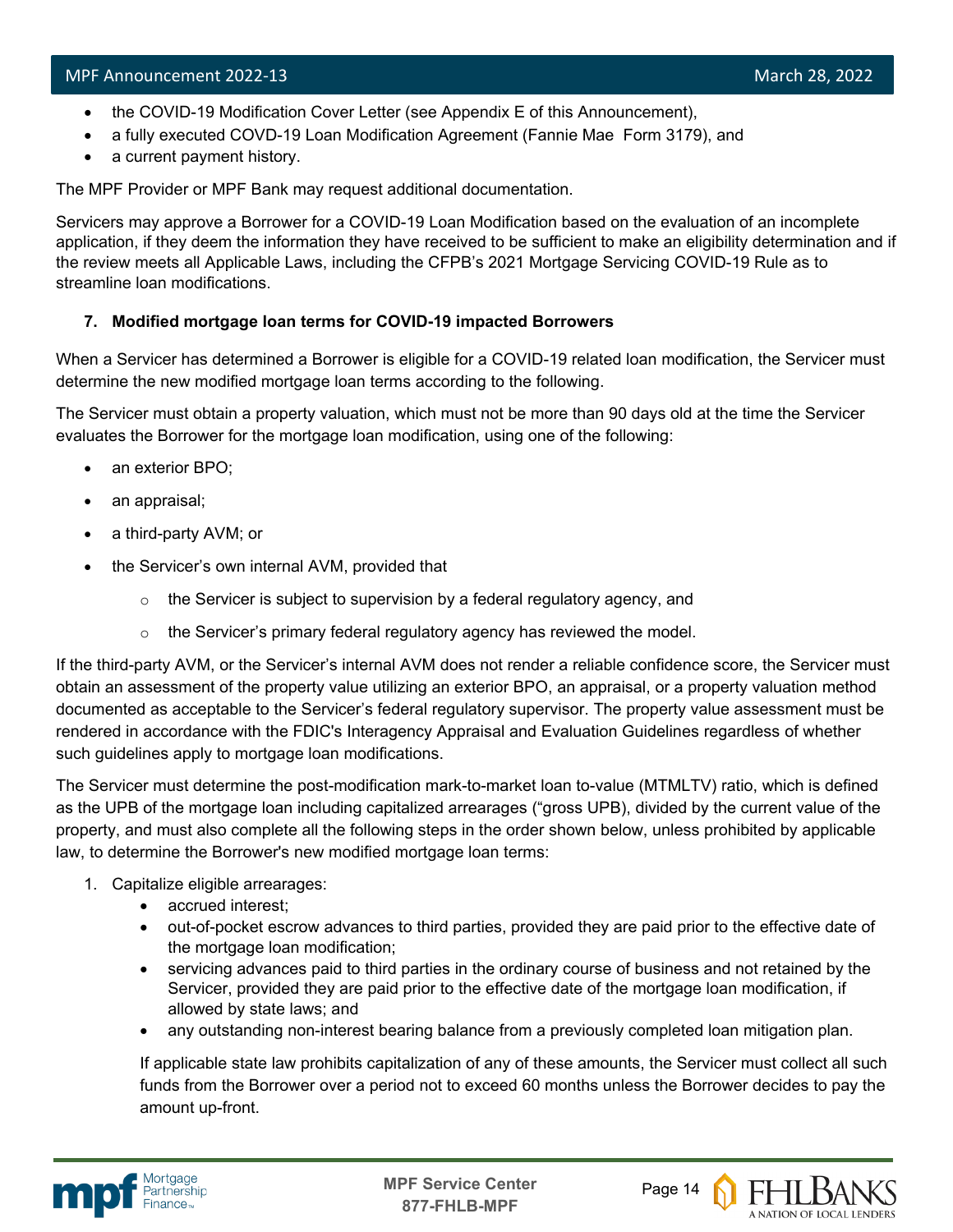Late charges may not be capitalized and must be waived if the Borrower satisfies all conditions of the Trial Period Plan.

See MPF Traditional Servicing Guide "2.9 Escrow Payments" for guidelines for maintaining an Escrow Account and handling Escrow Funds.

- 2. Set the modification interest rate to the lesser of:
	- 3%, or
	- the Borrower's current contractual interest rate.
- 3. Extend the term to 480 months from the mortgage **loan modification effective date**.
	- If the mortgage loan is secured by a property where the title is held as a leasehold estate, the term of the leasehold estate must not expire prior to the date that is five years beyond the new maturity date of the modified mortgage loan. In the event that the current term of the leasehold estate would expire prior to such date, the term of the leasehold estate must be renegotiated to satisfy this requirement for the mortgage loan to be eligible for the mortgage loan modification.
- 4. Forbear principal if the post-modification MTMLTV ratio is greater than 100%, in an amount that is the lesser of:
	- an amount that would create a post-modification MTMLTV ratio of 100% using the interest-bearing UPB, or
	- 30% of the gross UPB of the mortgage loan.
- 5. Provide or increase principal forbearance until a 20% P&I payment reduction is achieved; however, the Servicer must not forbear more than both the following amounts:
	- an amount that would create a post-modification MTMLTV ratio less than 80% using the interestbearing principal balance, and
	- 30% of the gross UPB of the mortgage loan.

**Note - Principal forbearance**: Interest must not accrue on any principal forbearance. Principal forbearance is payable upon the earliest of the maturity of the mortgage loan modification, sale or transfer of the property, refinance of the mortgage loan, or payoff of the interest-bearing UPB.

#### **8. Offering a Trial Period Plan and Completing a COVID-19 Loan Modification**

The Servicer must communicate with the Borrower that the mortgage loan modification will not be binding, enforceable, or effective unless all conditions of the mortgage loan modification have been satisfied, which is when all of the following have occurred:

- the Borrower has satisfied all of the requirements of the Trial Period Plan,
- the Borrower has executed and returned 2 copies of the COVID-19 Loan Modification Agreement [\(Fannie](https://singlefamily.fanniemae.com/media/document/pdf/loan-modification-agreement-form-3179-pdf)  [Mae Form 3179\),](https://singlefamily.fanniemae.com/media/document/pdf/loan-modification-agreement-form-3179-pdf) and
- the Servicer executes and dates the COVID-19 Loan Modification Agreement.

To document the Borrower's Trial Period Plan, the Servicer must use the form COVID-19 Trial Period Plan Notice (**Appendix D**) or the equivalent, making any appropriate changes to comply with applicable law. While use of the COVID-19 Trial Period Plan Notice (Appendix D) is optional, it reflects a minimum level of information that the Servicer must communicate and illustrates a level of specificity that complies with the MPF Program requirements. If the Borrower and loan modification meets all eligibility requirements of the COVID-19 Loan Modification Plan, the Servicer does not need to obtain approval prior to providing Borrower a COVID-19 Trial Period Plan Notice. Any exceptions to eligibility or other COVID-19 Loan Modification Plan requirements must be submitted to MPF Provider for approval prior to communicating the terms of the loan modification Trial Period Plan to Borrower.

If the Servicer sends the COVID-19 Trial Period Plan Notice:



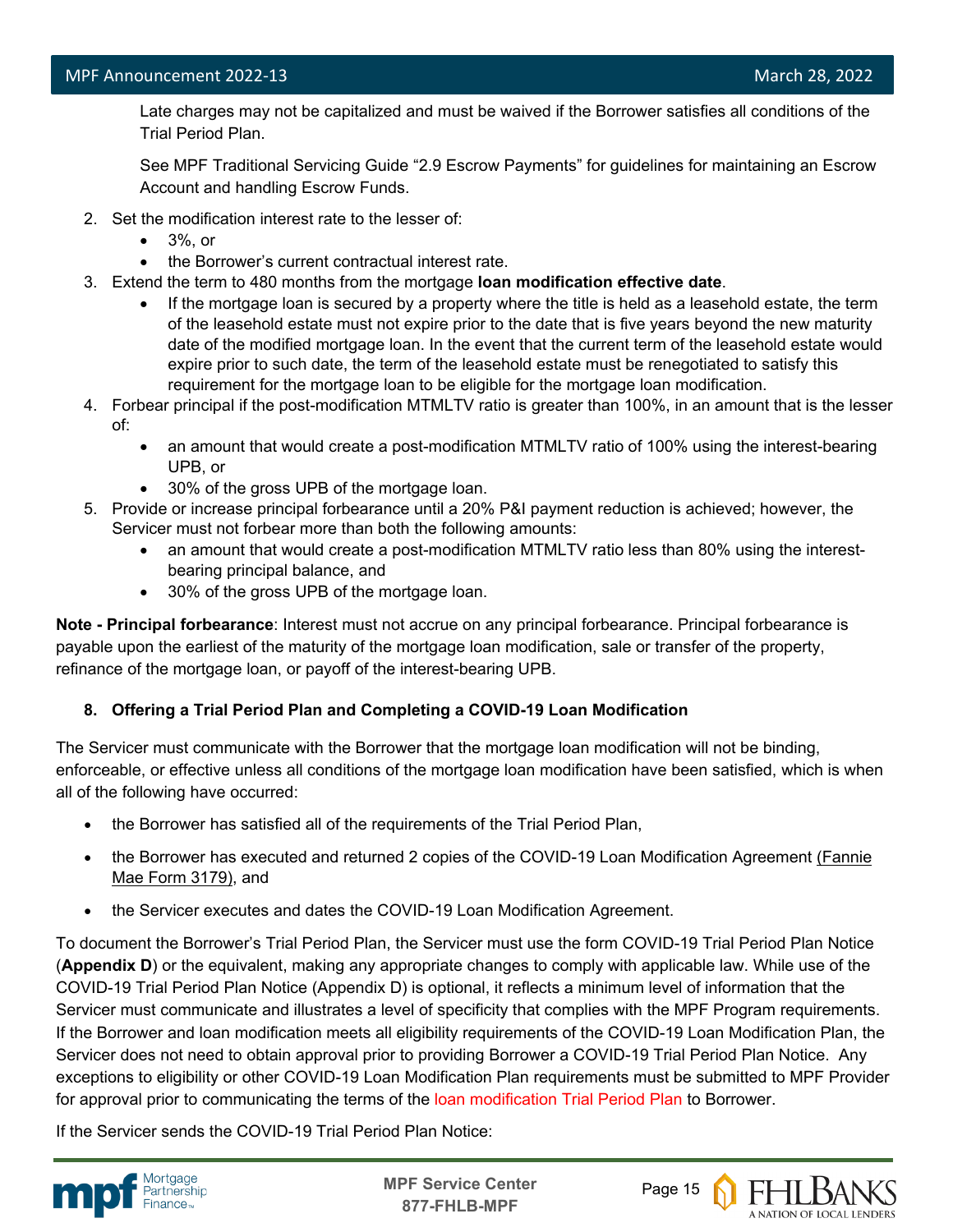- on or before the 15th day of a calendar month then the Servicer must use the first day of the following month as the first Trial Period Plan payment due date.
- after the 15th day of a calendar month then the Servicer must use the first day of the month after the next month as the first Trial Period Plan payment due date.

If the Borrower fails to make a Trial Period Plan payment by the last day of the month in which it is due, the Borrower is considered to have failed the Trial Period Plan and the Servicer must not grant the Borrower a permanent loan modification.

The Servicer must maintain policies and procedures to ensure compliance with any and all applicable "dual tracking" restrictions, and suspend or postpone the Foreclosure sale per Applicable Laws (e.g., CFPB) and shall immediately notify the MPF Provider.

The Servicer must ensure that the modified mortgage loan retains its first lien position and is fully enforceable in accordance with its terms.

Electronic signatures and notarizations for Loan Modifications are acceptable as long as the electronic record complies with MPF Program requirements, including accommodations included in COVID-19 related MPF Announcements.

#### **9. Preparing the Loan Modification Agreement**

The Servicer must use the Form COVID-19 Modification Cover Letter **(Appendix E)** or equivalent to communicate a Borrower's eligibility for a permanent Loan Modification, which must be accompanied by a completed Loan Modification Agreement [\(Fannie Form 3179\).](https://singlefamily.fanniemae.com/media/document/pdf/loan-modification-agreement-form-3179-pdf) While use of the Form COVID-19 Modification Cover Letter (Appendix E) is optional, it reflects a minimum level of information that the Servicer must communicate and illustrates a level of specificity that complies with the MPF Program requirements.

The Servicer must prepare the Loan Modification Agreement [\(Fannie Mae Form 3179\)](https://singlefamily.fanniemae.com/media/document/pdf/loan-modification-agreement-form-3179-pdf) early enough in the Trial Period Plan to allow sufficient processing time so that the mortgage loan modification becomes effective on the first day of the month following the Trial Period Plan (modification effective date). The Servicer is authorized to, at its discretion, complete the Loan Modification Agreement so the mortgage loan modification becomes effective on the first day of the second month following the final Trial Period Plan payment to allow for sufficient processing time. However, the Servicer must treat all Borrowers the same in applying this option by selecting, at its discretion and as evidenced by a written policy, the date by which the final Trial Period Plan payment must be submitted before the Servicer applies this option ("cut-off date"). The cut-off date must be after the due date for the final Trial Period Plan payment as set forth in the Trial Period Plan Notice.

If the Servicer elects this option, the Borrower will not be required to make an additional Trial Period Plan payment during the month (the "interim month") in between the final Trial Period Plan month and the month in which the mortgage loan modification becomes effective. For example, if the last Trial Period Plan month is March and the Servicer elects the option described above, the Borrower is not required to make any payment during April, and the mortgage loan modification becomes effective, and the first payment under the Loan Modification Agreement is due, on May 1.

The Servicer must incorporate into the Loan Modification Agreement (Fannie Mae Form 3179) the applicable provisions in accordance with the requirements in Fannie Mae's Summary: Modification Agreement (Form 3179).

#### **10. Executing and Recording the Loan Modification Agreement**



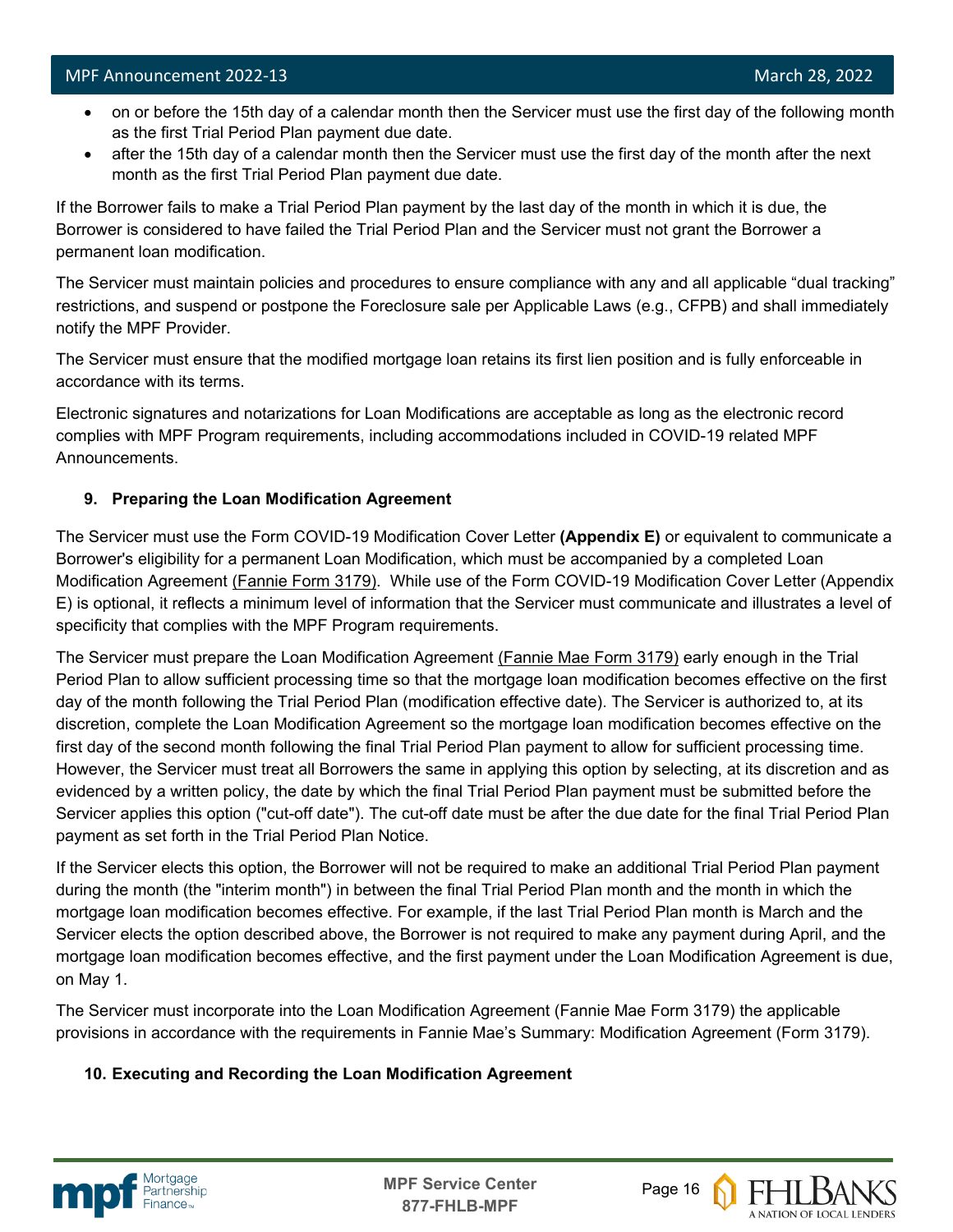#### MPF Announcement 2022-13 and 2002-13 and 2002 and 2008 and 2008 and 2008 and 2008 and 2008 and 2008 and 2008 and 2008 and 2008 and 2008 and 2008 and 2008 and 2008 and 2008 and 2008 and 2008 and 2008 and 2008 and 2008 and 2

l The Servicer is responsible for ensuring that the mortgage loan as modified complies with applicable laws, preserves the MPF Bank's first lien position, and is enforceable against the Borrower(s) in accordance with its terms.

In order to ensure that the modified mortgage loan retains its first lien position and is fully enforceable, the Servicer must:

- Ensure that the Loan Modification Agreement is executed by:
	- o the same Borrower(s) that signed the Mortgage Note; or
	- $\circ$  an individual who acquired interest in the Mortgaged Property as a result of a transfer of ownership that was exempt from the Due-On-Sale Clause.
	- $\circ$  Note: where a co-Borrower signature is not obtainable for reasons such as mental incapacity or military deployment and the Servicer decides to continue with the mortgage loan modification, the Servicer must appropriately document the basis for the exception in the servicing records.
- Ensure all real estate taxes and assessments that could become a first lien are current, especially those for manufactured homes taxed as personal property, personal property taxes, condo/HOA fees, utility assessments (such as water bills), ground rent, and other assessments.
- Obtain a title endorsement or similar title insurance product issued by a title insurance company if the Loan Modification Agreement will be recorded.
- If the Mortgage Loan is covered by primary and/or supplemental mortgage insurance (MI), notify the MI Company of the loan modification in accordance with MI Company requirements and obtain the approval of the MI Company prior to the modification.
- Record the executed Loan Modification Agreement if:
	- $\circ$  recordation is necessary to ensure that the modified mortgage loan retains its first lien position and is enforceable in accordance with its terms at the time of the modification, throughout its modified term, and during any bankruptcy or foreclosure proceeding involving the modified mortgage loan; or
	- $\circ$  the Loan Modification Agreement includes assignment of leases and rents provisions.
		- Note: The Servicer may charge the Borrower for any recording or similar costs associated with the Loan Modification.

If the mortgage loan is for a manufactured home, and the lien was created, evidenced, or perfected by collateral documents that are not recorded in the land records, the Servicer must also take such action as may be necessary, including any amendment, recording, and/or filing that may be required, to ensure that the collateral documents reflect the mortgage loan modification, in order to preserve first lien status for the entire amount owed.

The Servicer must obtain subordination agreements from other lien holders when recordation is required to maintain first lien position. If the Servicer is unable to obtain all necessary subordination agreements, the Servicer may not implement the Modification Plan.

The Servicer shall satisfy all requirements of the mortgage insurer and shall forward a copy of Loan Modification Agreement to the applicable mortgage insurer.

The Servicer must send two (2) originals of the Loan Modification Agreement for the Borrower's signature. After the Borrower returns the 2 signed forms, and successfully completes the Trial Period Plan, the Servicer must then sign the Loan Modification Agreement and provide a copy of the signed form to the Borrower. If the Borrower and loan modification meets all eligibility requirements of the COVID-19 Loan Modification Plan, the Servicer does not need to submit Loan Modification Agreements to MPF provider for approval prior to execution. Any exceptions to eligibility or other COVID-19 Loan Modification Plan requirements must be submitted to MPF Provider for approval prior to communicating the terms of the loan modification Trial Period Plan to Borrower.

Once the Loan Modification Agreement is fully executed, the Servicer must send a fully executed original Loan Modification Agreement to the document custodian within 25 days of receipt from the Borrower. If the Loan Modification Agreement is required to be recorded, the Servicer must:



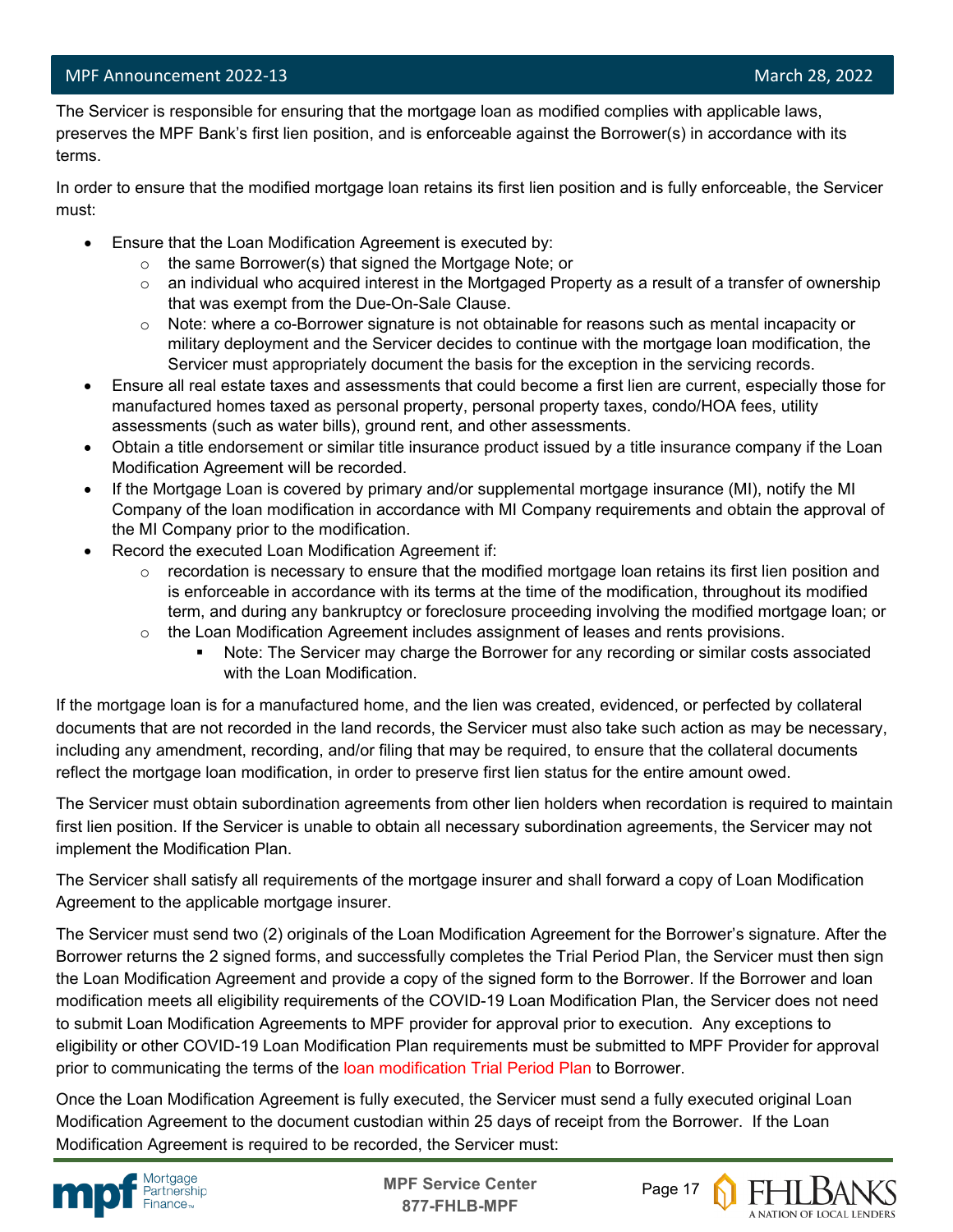- send a certified copy of the fully executed Loan Modification Agreement to the document custodian within 25 days of receipt from the Borrower, and
- send the original Loan Modification Agreement that is returned from the recorder's office to the document custodian within 5 business days of receipt.

#### **11. Fees and Late Charges for COVID-19 Loan Modification**

The Servicer must not charge the Borrower administrative fees.

The Servicer may charge the Borrower for any recording or similar costs associated with the Loan Modification.

The Servicer is authorized to assess late charges during the Trial Period Plan. The Servicer must waive all late charges, penalties, stop payment fees, or similar charges upon the Borrower's conversion to a permanent mortgage loan modification.

#### **12. Reporting COVID-19 Loan Modification**

The Servicer must report the mortgage loan on the Delinquent Mortgage & Bankruptcy Status Report (Exhibit B) monthly with an Action Code = 12, a Delinquency Status Code = BF during the Trial Payment Period or 28 after successful completion of the Trial Payment Period, a Delinquency Reason Code = 22, a Loss Mitigation Type = Temporary Modification accompanied by the Loss Mitigation Approval (effective) Date and Loss Mitigation Estimated Completion Date or Loss Mitigation Actual Completion Date, as applicable. In addition, the Servicer must follow the reporting requirements in MPF Traditional Servicing Guide "9.4.2 Credit Reporting Requirements, 9.4.3 Tax Reporting, and 9.4.4 Disclosures and Notices."

**Effective: March 10, 2022 (Updated on March 28, 2022)**

#### **Workout hierarchy**

Servicers assessing a Borrower nearing the end of a forbearance plan period must consider Borrowers for the loss mitigation option most suitable for the Borrower's situation, based on whether the borrower's hardship is temporary or permanent.

The following table provides guidance and the order of evaluation for available workout options for MPF Traditional (Conventional) loans.

| <b>Temporary Hardship</b>                                                                                      |                                               |  |
|----------------------------------------------------------------------------------------------------------------|-----------------------------------------------|--|
| The following table describes the Servicer's requirements if the Borrower is experiencing or has experienced a |                                               |  |
| temporary hardship resulting from a short-term decrease in income or increase in expenses.                     |                                               |  |
| If the hardship has                                                                                            | Then the Servicer must consider a             |  |
| been resolved and the Borrower has the ability to                                                              | Reinstatement                                 |  |
| reinstate the mortgage loan                                                                                    |                                               |  |
| been resolved and the Borrower does not have the                                                               | Repayment Plan (see above and MPF Traditional |  |
| ability to reinstate the mortgage loan                                                                         | Servicing Guide Section 8.5.4)                |  |
| been resolved and the Borrower does not have the                                                               | COVID-19 Payment Deferral Plan (see above)    |  |
| ability to afford a repayment plan                                                                             |                                               |  |
| not been resolved                                                                                              | Forbearance Plan (see above)                  |  |
| <b>Permanent Hardship</b>                                                                                      |                                               |  |



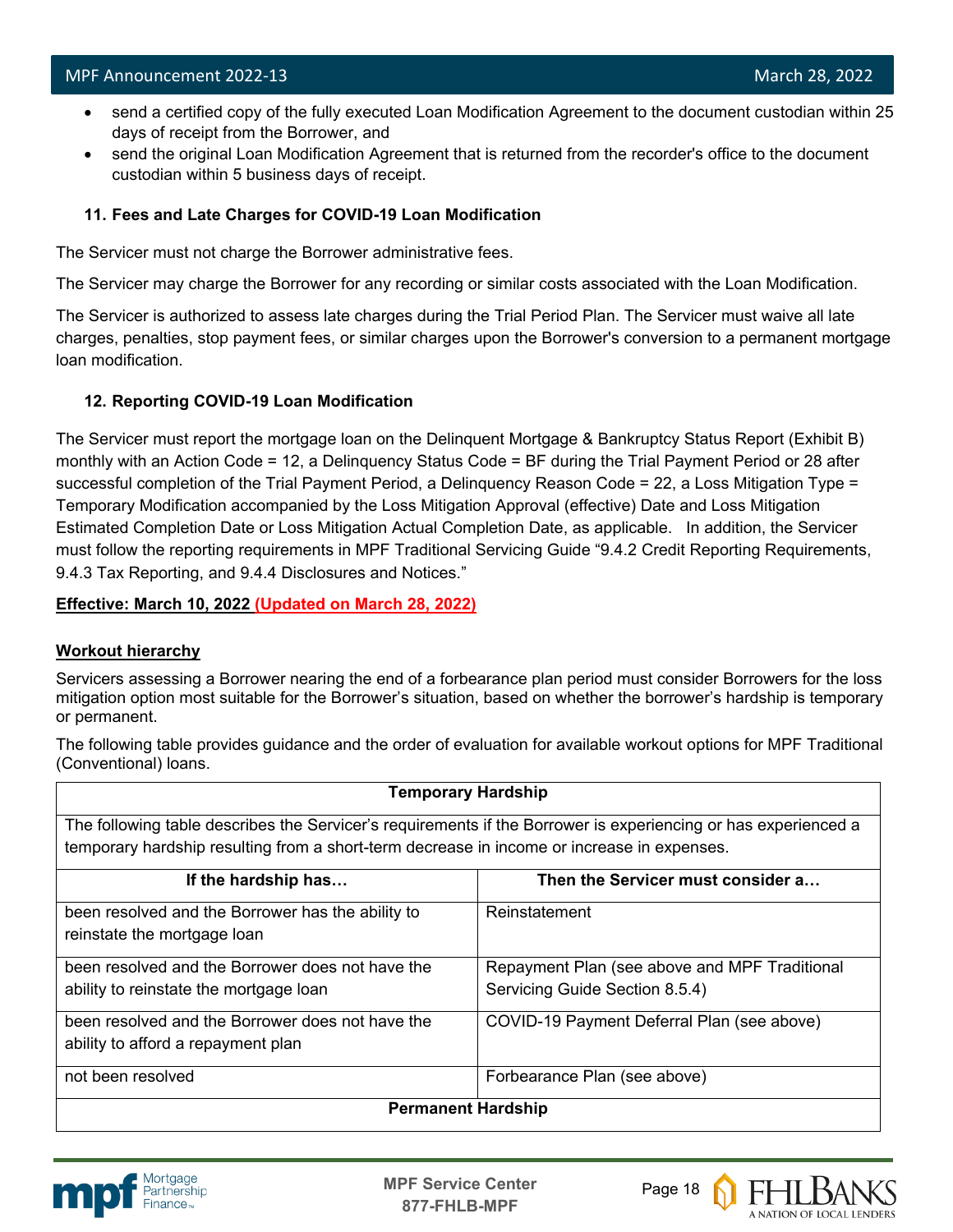If the Borrower is experiencing a hardship that has resulted in a permanent or long-term decrease in income or increase in expenses, the Servicer must evaluate the Borrower for a workout option in the following order:

- COVID-19 Loan Modification Plan (Requirements provided for in this announcement)
- Short Sale (MPF Traditional Servicing Guide Section 8.6.1)
- Deed-in-Lieu of Foreclosure (MPF Traditional Servicing Guide Section 8.6.2)

**NOTE**: If a Borrower requests to be evaluated for a liquidation workout option, the Servicer must first evaluate the Borrower for a liquidation workout option.

Effective: April 30, 2020 (Updated May 19, 2020, March 10, 2022, and March 28, 2022)

#### **Attempting to establish QRPC**

Servicers are required to attempt to establish quality right party contact (QRPC) with all delinquent Borrowers to resolve delinquencies. The MPF Guides does not provide the method by which such contact must be achieved, but in accordance with MPF Traditional Servicing Guide 8.3.2 Contacting Borrowers, among other requirements, the Servicer is authorized to use various outreach methods to contact the Borrower as permitted by applicable law, including, but not limited to:

- mail,
- email,
- texting, and
- voice response unit technology.

Effective: March 26, 2020

#### **Late Fees**

Servicers should consider waiving late fees, penalties, stop payment fees, or similar charges for 90 days and provide guidance to Borrowers with respect to available relief provisions and/or loss mitigation alternatives.

Effective: March 20, 2020

#### **Reporting a reason for delinquency code**

Servicers must report delinquency status information pursuant to MPF Traditional Servicing Guide 8.4 Delinquency Reporting, by providing a Delinquent Mortgage Report (Servicing Guide Exhibit B) that contains the status of all Delinquent Mortgage Loans that are thirty (30) or more days delinquent as of the last day of the preceding month or has received approval for a Loss Mitigation Plan but has not yet become delinquent.

In an effort to enable us to identify mortgage loans where the Borrower has experienced a hardship associated with COVID-19 while not resulting in a systems impact for us or you, the Servicer must report the delinquency reason code 022, when reporting the delinquency status of such mortgage loans. For mortgage loans where the Servicer would have reported the delinquency reason code of 022 the Servicer must now use reason for delinquency code 007.

Effective: March 26, 2020 (Updated on July 7, 2020)

#### **Property inspections and preservation**

As a result of the impact of COVID-19, we are temporarily providing some relief with respect to the completion of property inspections, including:

- inspections for properties securing a delinquent mortgage loan as described in MPF Traditional Servicing Guide 8.3.5 Property Inspections;
- inspections related to hazard loss repairs as described in MPF Traditional Servicing Guide 4.6 Property Damage/Loss Procedures; and



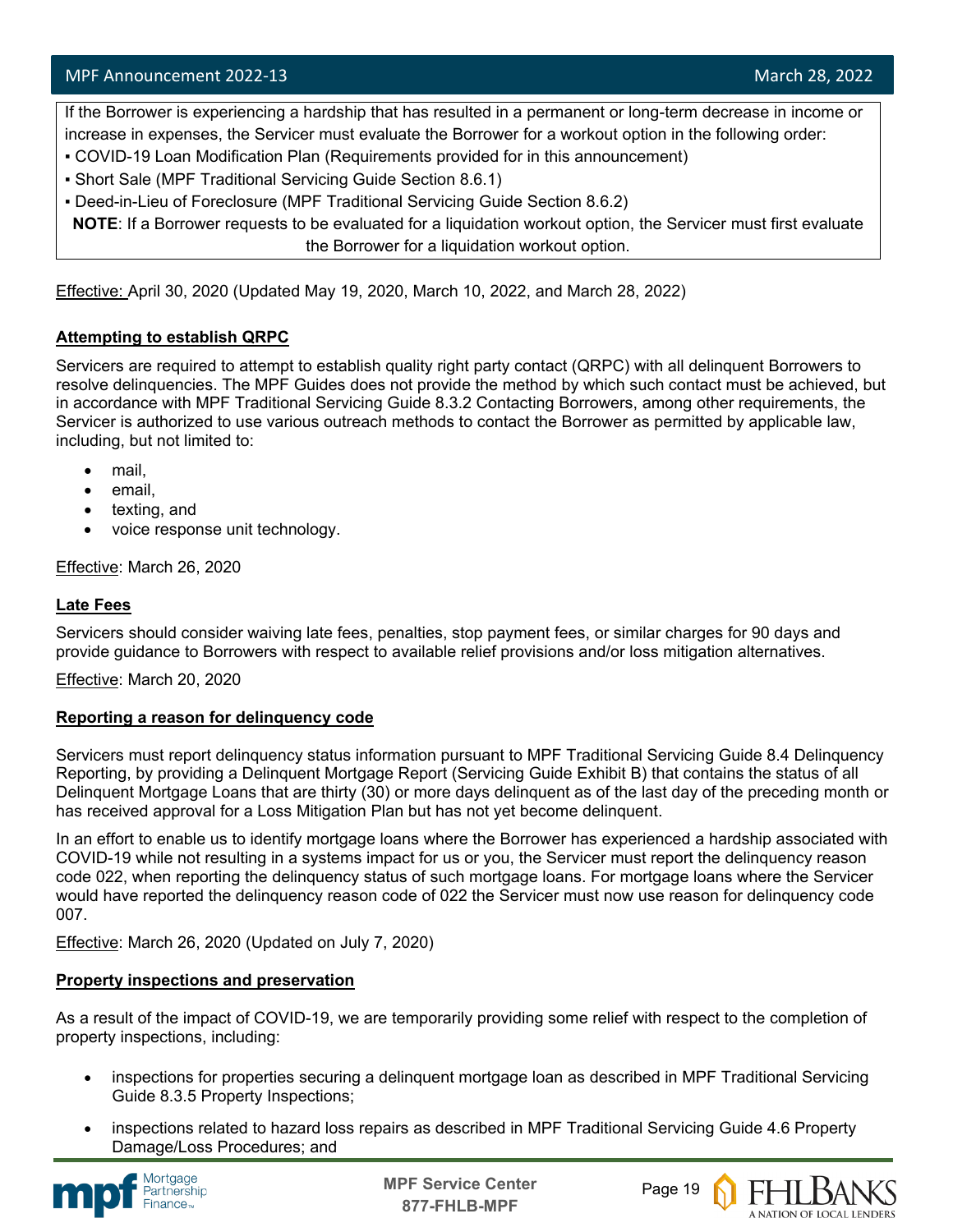• property preservation activities as described in MPF Traditional Servicing Guide section 10.9 Foreclosure Proceedings Property Inspections.

The following table describes when the Servicer must not conduct property inspections and property preservation activities for a property securing a mortgage loan where the Borrower is experiencing a hardship related to COVID-19, depending on the status of the mortgage loan at the time of the effective date of the National Emergency declaration related to COVID-19.

| If on March 1, 2020, the mortgage loan was                                     | Then the Servicer must                                                                                                                                                                                                                                                     |
|--------------------------------------------------------------------------------|----------------------------------------------------------------------------------------------------------------------------------------------------------------------------------------------------------------------------------------------------------------------------|
| current or less than 30 days delinquent and<br>the Borrower becomes delinquent | not complete property inspections during the<br>٠<br>forbearance plan or an active post-forbearance                                                                                                                                                                        |
| delinquent and the property was not vacant<br>or abandoned                     | plan workout option.                                                                                                                                                                                                                                                       |
| delinquent and the property was reported as<br>vacant or abandoned             | follow the property inspection requirements in MPF<br>٠<br>Traditional Servicing Guide 8.3.5 Property<br>Inspections and property preservation activities as<br>described in MPF Traditional Servicing Guide section<br>10.9 Foreclosure Proceedings Property Inspections. |

**Note:** *For mortgage loans that are delinquent and not on a forbearance plan, Servicers must continue to follow the inspection requirements in MPF Traditional Servicing Guide 8.3.5 Property Inspections.*

If the mortgage loan is not brought current upon expiration of the forbearance plan, or if the Borrower is not approved for a post-forbearance workout option as determined based on QRPC, the Servicer must follow the property inspection requirements in MPF Traditional Servicing Guide 8.3.5 Property Inspections.

Servicers unable to complete a property inspection or property preservation activity in accordance with the MPF Traditional Servicing Guide, must document their efforts and the reason for any exception in the mortgage loan file.

Servicers' inability to complete property inspections due to COVID-19 related impacts must not impact disbursement of insurance loss proceeds.

Effective: March 26, 2020 (Updated May 19, 2020)

#### **Mortgage Insurance Termination Requests**

When verifying an acceptable payment record for a Borrower that has had a financial hardship related to COVID-19 in which the Servicer provided:

- a COVID-19 related forbearance plan, repayment plan, or Trial Period Plan and the Borrower complied with the terms of such plan;
- a payment deferral; or
- a COVID-19 payment deferral and the Borrower made three consecutive monthly payments following completion of the payment deferral;

Servicers must not consider any payment that is 30 or more days past due in the last 12 months, or 60 or more days past due in the last 24 months that is attributable to the COVID-19 financial hardship. The mortgage loan must be current when the termination is requested, which means the mortgage loan payment for the month preceding the date of the termination request was paid.

Note: These requirements apply when reviewing the Borrower's request for termination of conventional MI based on either original or current value of the property the requirements in this section must be met.



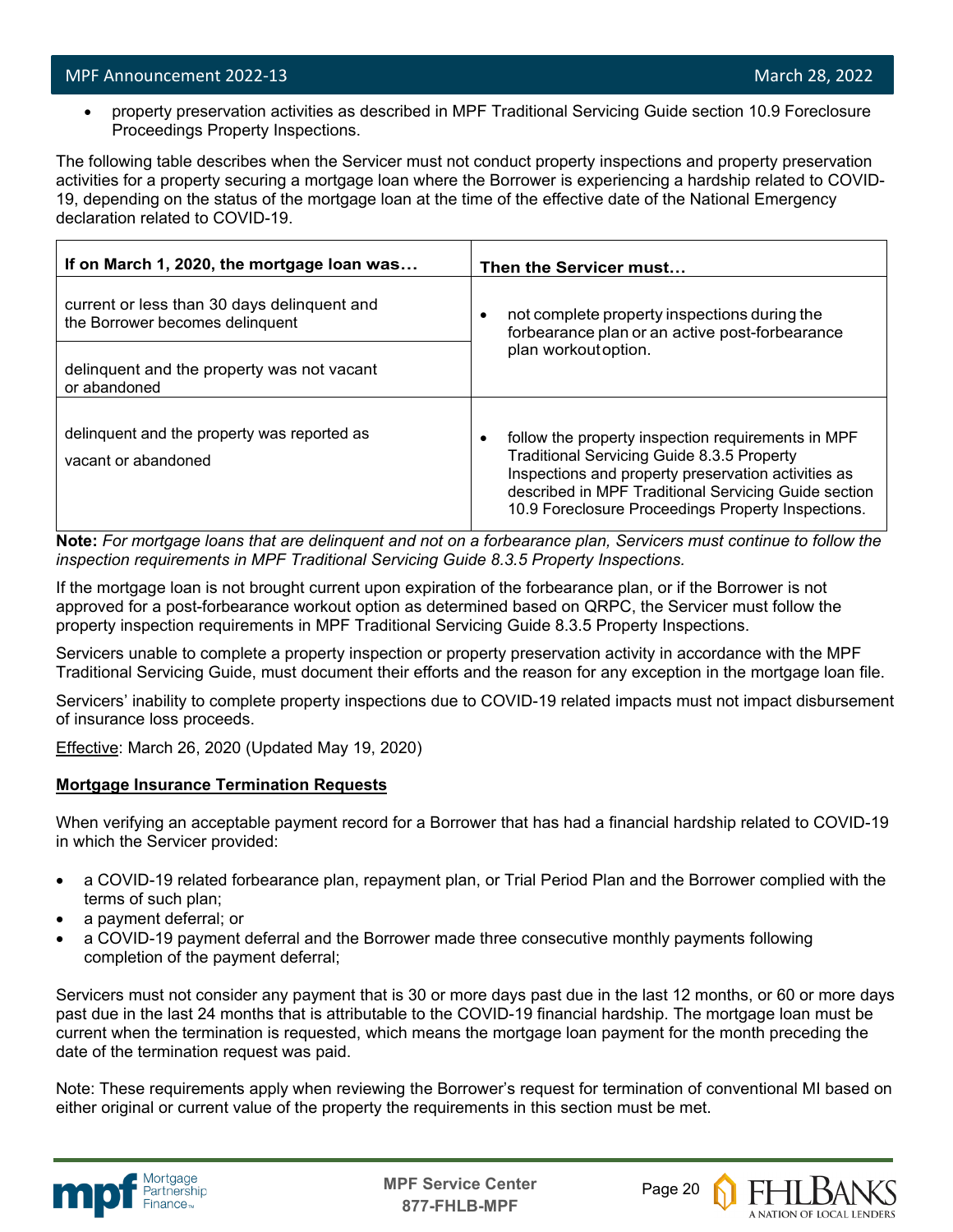l Effective: This policy change is effective for Borrower-initiated requests for termination initiated on or after March 1, 2021. (Issued December 21, 2020)

#### **Obtaining valuations associated with MI termination requests**

As a reminder, when a Borrower requests MI termination based on the original or current value of the property and a BPO or appraisal is required to verify the current value of the property, the property valuation must be based on an inspection of both the interior and exterior of the property. If the impact of COVID-19 results in a delay in obtaining a BPO or appraisal required to verify the current value of the property, the Servicer must notify the Borrower that it will be unable to approve the termination request until the BPO or appraisal is completed (along with all other requirements for terminating the mortgage insurance being satisfied).

See MPF Traditional Servicing Guide 4.7.2 Mortgage Insurance Cancellation for One-Unit Properties and 4.7.3 Mortgage Insurance Cancellation for Two- to Four-Unit Properties.

Effective: March 26, 2020

#### **Electronic Signatures**

Electronic Signatures (e-Sign) may now be utilized to execute loss mitigation related agreements, as long as esigning does not affect the enforceability of the document under Applicable Law, or the ability to record the document when needed to maintain lien priority, including when required by the MPF Program in accordance with MPF Traditional Servicing Guide section 9.3.6 Recording Requirements.

Effective: April 10, 2020

#### **Credit reporting**

Servicers must report the status of the MPF Traditional (Conventional) loans with Borrowers affected by COVID-19 to the credit bureaus in accordance with the Fair Credit Reporting Act, including as amended by the provisions of the CARES Act. For obligations that were current prior to granting an "accommodation" - meaning an agreement to forebear, modify a loan, or grant other relief to Borrowers impacted by COVID-19, Servicers are required to continue to report the obligation as current so long as the Borrower complies with the accommodation.

For obligations that were delinquent prior to granting the "accommodation," the Servicer must continue to report the status as it had previously been reporting - even if the actual status deteriorates - but report the Borrower as current if the account is brought current during the "accommodation." Charged-off accounts are excluded from the new requirements under the Act and therefore are excluded for this policy.

Effective: During the "covered period," as defined in the Act or as amended at a later date, which begins on January 31, 2020 and ends on the later of July 25, 2020 or 120 days after the date of the termination of the federallydeclared national emergency.

#### **Foreclosure sales & Evictions**

Servicers must suspend all foreclosure sales, unless the property has been determined to be vacant or abandoned.

The suspension of foreclosure-related activities has been extended through July, 31, 2021. During the period of the extension, Servicers must not, except with respect to a vacant or abandoned property, initiate any judicial or nonjudicial foreclosure process, move for a foreclosure judgment or order of sale, or execute a foreclosure-related eviction, or a foreclosure sale.

Servicers should continue to suspend evictions on real estate owned (REO) properties that have been acquired by foreclosure or deed-in-lieu of foreclosure transactions until September 30, 2021. Servicers are required to comply with any/all applicable Foreclosure and Eviction federal and state law moratoriums in place.

This suspension does not apply to mortgage loans secured by properties that have been determined to be vacant or abandoned.



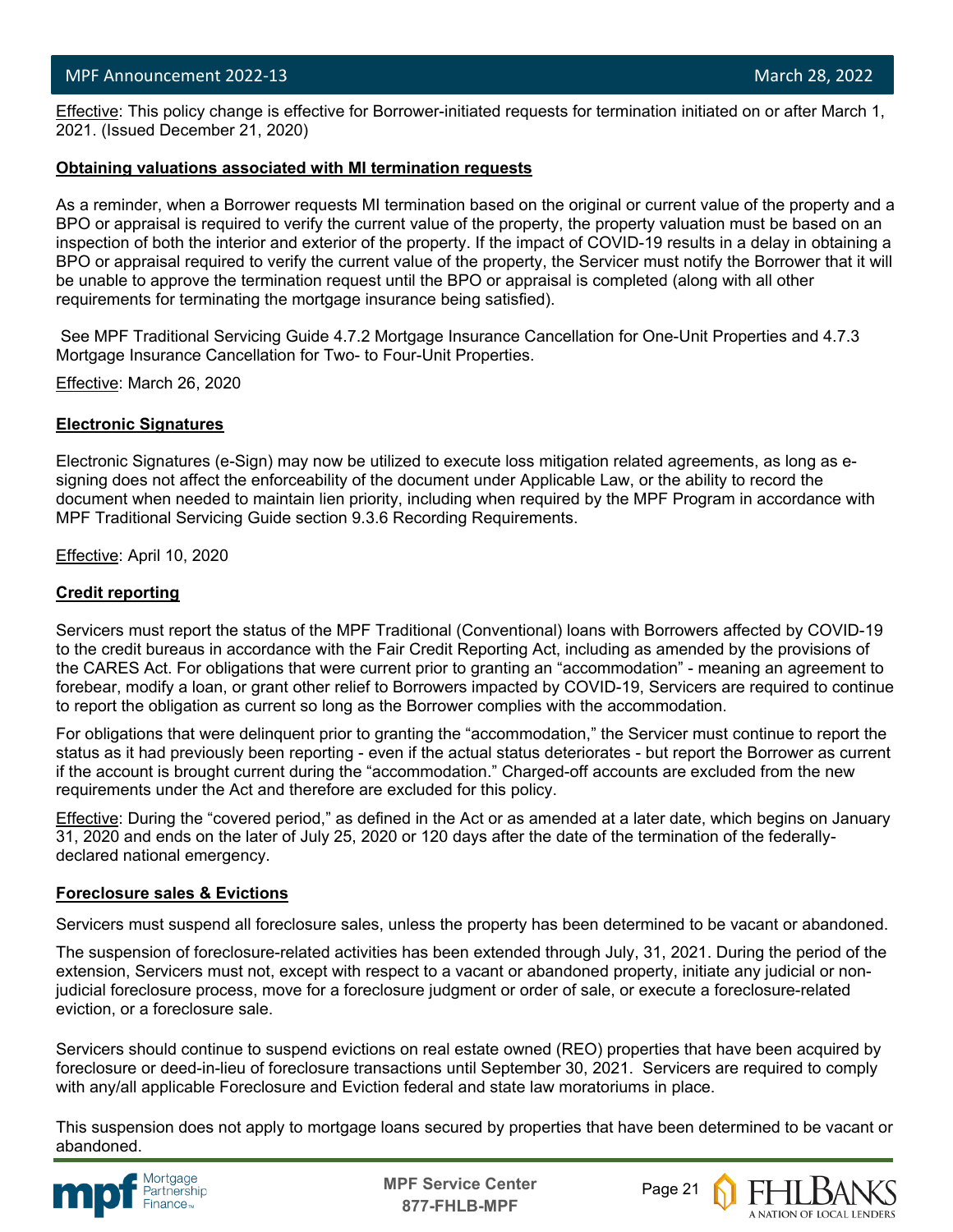l

 During the period between the end of the suspension of foreclosure activities outlined above (July, 31, 2021) and the effective date of the Bureau of Consumer Financial Protection's final rule entitled "Protections for Borrowers Affected by the COVID-19 Emergency Under the Real Estate Settlement Procedures Act," 12 C.F.R. Part 1024 (the Final Rule) (Aug. 31, 2021), Servicers must not take any action that would violate the Final Rule if it were in effect during that period. Foreclosure activities that would not violate the Final Rule were it in effect during such period may proceed from and after August 1, 2021.

Effective: March 20, 2020 (Updated May 19, 2020, June 23, 2020, September 14, 2020, December 21, 2020, January 27, 2021, February 24, 2021, February 26, June 29 2021, July 15, 2021, and August 3, 2021)

#### **Bankruptcy Requirements (UPDATED)**

Generally, Servicers are required to file motions for relief from the automatic stay in bankruptcy cases upon certain milestones. In light of the CARES Act and other impacts resulting from the COVID 19 National Emergency, the MPF Program Servicers were temporarily relieved of the obligation to meet these timelines.

The temporary suspension was terminated effective July 31, 2021. Therefore, Servicers must file a motion for relief from the automatic stay in bankruptcy cases in accordance with the MPF Guides and applicable law before taking any action that would require such relief.

Servicers must continue to work with their bankruptcy counsel to determine the appropriate time to file such motions.

Effective: May 19, 2020 (Updated July 15, 2021, and March 28, 2022)

#### **Training**

The MPF Program will host webinars providing additional training on the COVID-19 Permanent Loan Modification. Please visit the [MPF Website](https://www.fhlbmpf.com/education/upcoming-webinars) to register for one of the upcoming webinars.

#### **General resources**

The MPF Program is operating at its normal level and will continue to provide support to PFIs/Servicers. Please contact the MPF Service Center with any questions or concerns (877-FHLB-MPF).





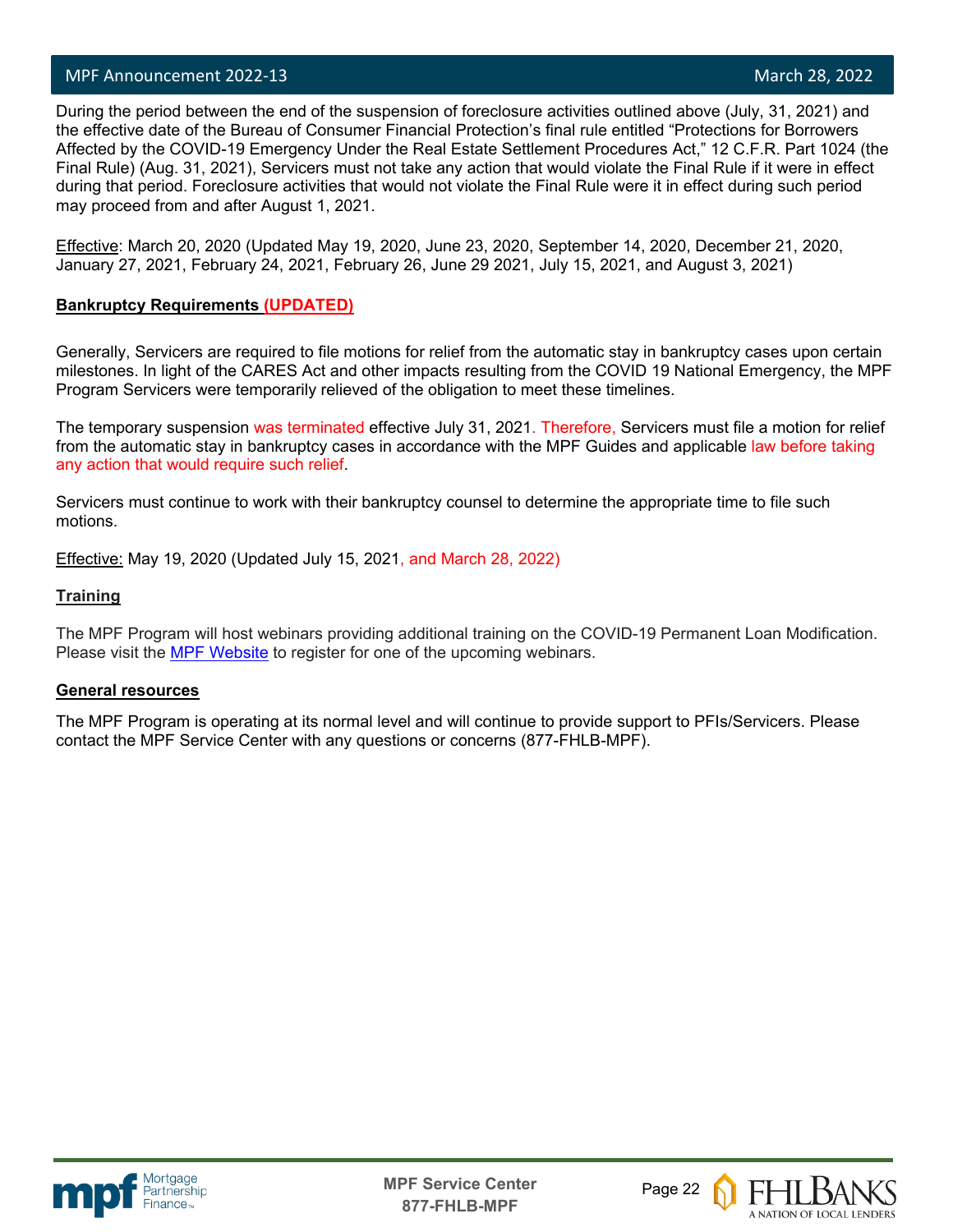#### **APPENDIX A**

COVID-19 Payment Deferral Agreement

[DATE]

Dear [BORROWER NAME(S)]:

[SUBJECT PROPERTY ADDRESS 1]

[SUBJECT PROPERTY ADDRESS 2]

[CITY, STATE ZIP CODE]

l

REFERENCE: [MPF LOAN NUMBER] [PFI LOAN NUMBER]

As we discussed, as a result of COVID-19 related impacts on you, you are approved for a COVID-19 related payment deferral, and we will defer your past-due amounts to bring your mortgage current. This letter describes what the payment deferral is and how it impacts your mortgage.

To accept this offer you must return this agreement **[provide return instructions**] fully executed by all Borrowers, by *date before* **end of the current month].**

#### **What is a Payment Deferral?**

A payment deferral brings your mortgage current and delays repayment of certain past-due monthly principal and interest payments, as well as other amounts we paid on your behalf related to the past-due monthly payments. Payment of these amounts is not being waived, you will be responsible for paying the past-due amounts upon the earlier of the maturity date of the mortgage loan, sale or transfer of the property, refinance of the mortgage loan, or payoff of the interest-bearing unpaid principal balance.

#### **Terms of the Payment Deferral**

As of **[EFFECTIVE DATE**], we will:

- adjust the due date of your next scheduled monthly payment to bring your mortgage current,
- defer the scheduled repayment of the total past-due amounts to the maturity date of the mortgage or earlier upon the sale or transfer of the property, refinance of the mortgage loan, or payoff of the interest-bearing unpaid principal balance, and
- waive any late charges.

*[If Borrower was 18 months delinquent at the date of evaluation and Servicer is using a processing month, include the following:* **We require a processing month to complete your payment deferral. Because you are 18 months delinquent, you must pay your**  current monthly contractual payment of \$[amount] by [date] in order for your payment deferral to become effective.*]* 

The following table describes the specific terms of your payment deferral.

| Number of past due principal and interest payments to be deferred |  |
|-------------------------------------------------------------------|--|
| Past-due principal and interest payment amount to be deferred     |  |
| Other past-due amounts to be deferred*                            |  |
| Total past-due amounts to be deferred**                           |  |
| Late charges to be waived                                         |  |



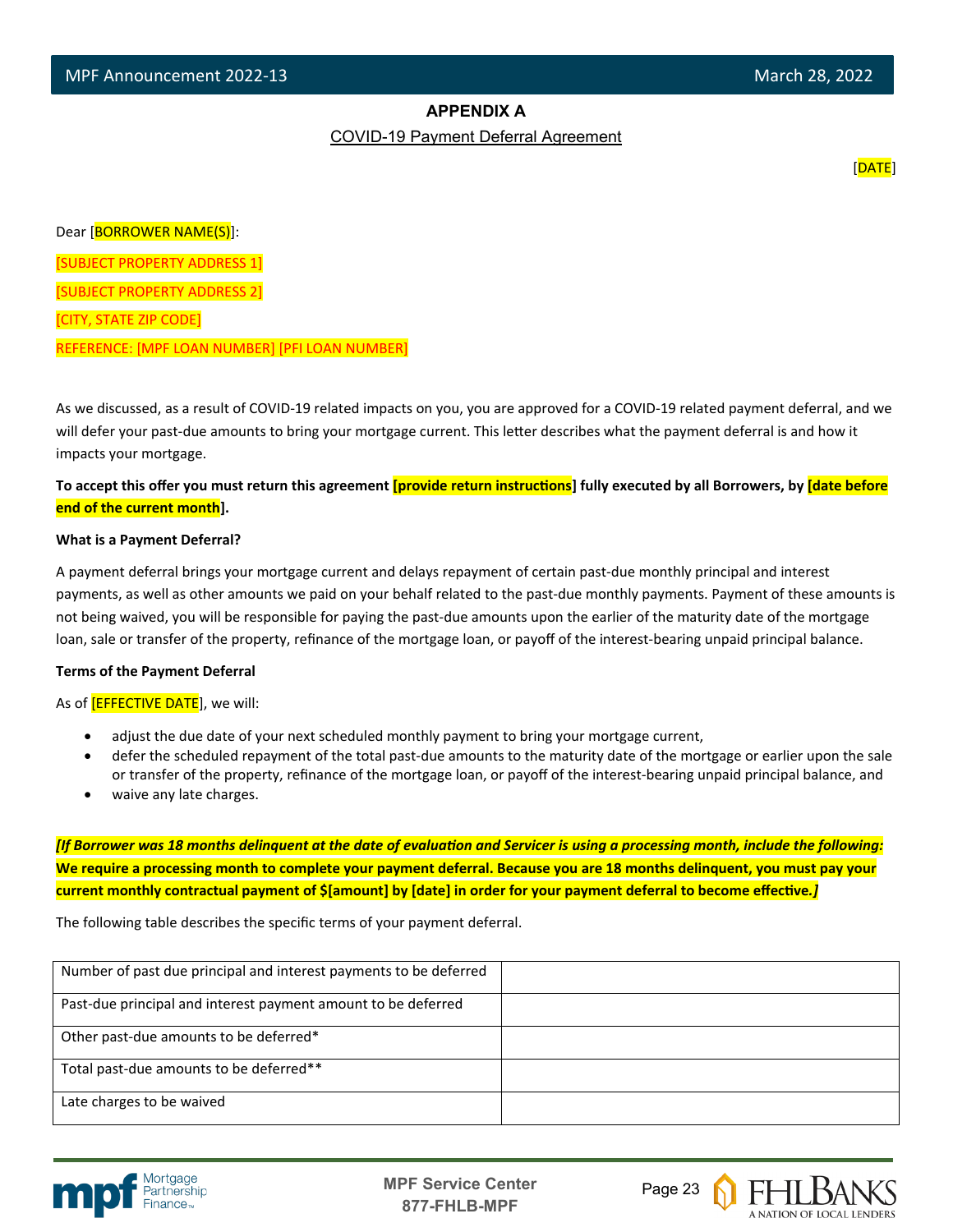#### MPF Announcement 2022-13 and 2002-13 March 28, 2022

l

 \*Includes any amounts we paid on your behalf related to the past-due payments, such as taxes or insurance, as authorized by your mortgage documents.

\*\*Interest will not be charged on the total past-due amounts to be deferred. The payment deferral will not change any other terms of your mortgage.

[Where there is an escrow shortage amount, include the following:

Based on our review of your escrow account, there is an escrow shortage of \$[amount] because the escrow portion of your past due payments has not been paid. You have agreed to pay your escrow shortage amount over a term of [# of months] months starting with your next scheduled payment. Your monthly payment to cover the shortage is \$[amount]. Your total monthly payment of \$[amount] is due on [date].]

Once your payment deferral is in effect, you must continue to make your scheduled monthly payment to keep your mortgage current.

**[Add contact information for Borrower wishing to contact Servicer]**

**[The Servicer must include any disclosures required by federal, state, or local law.]**





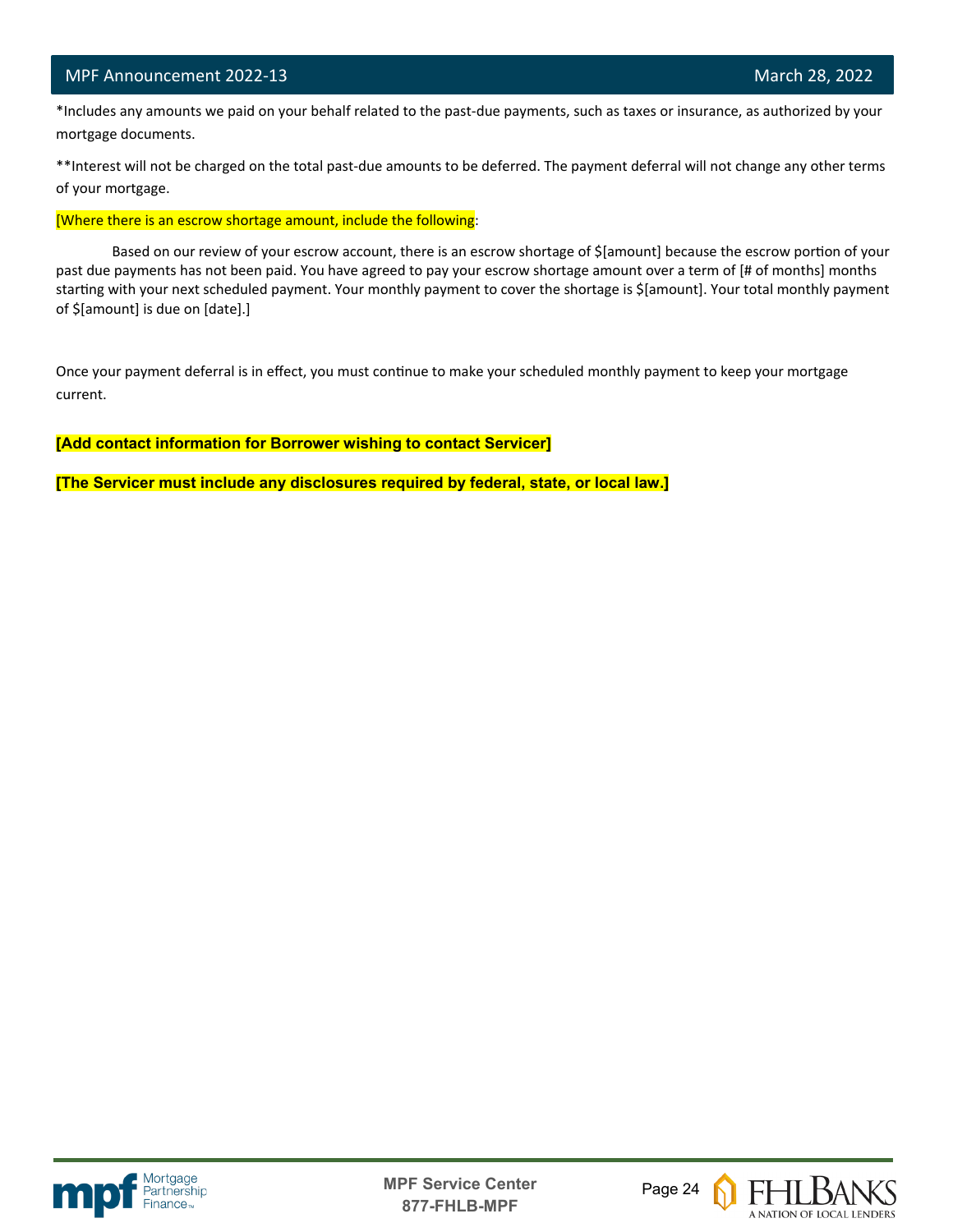#### **APPENDIX B**

### **COVID-19 Payment Deferral Plan Worksheet**

#### **Instructions Page**

#### Purpose

l

Servicers of conventional MPF Traditional loans must use this worksheet to complete a COVID-19 Payment Deferral Plan option for the Borrower.

#### Preparation

- **When**  The Servicer must complete the worksheet to complete COVID-19 Payment Plan option for a Borrower who the Servicer has deemed to be ineligible for a reinstatement or a repayment plan.
- **Who**  This worksheet must be completed by an employee of the Servicer who has responsibilities that would cause such individual to be knowledgeable of the facts and processes needed to complete this worksheet and has authority to certify to the truthfulness and accuracy of the information on this worksheet.
- **How**  The completed worksheet must be submitted via eMAQCS®Plus as an attachment to the Workout Worksheet (Form SG354) and along with all required supporting documents as indicated on the Workout Worksheet (Form SG354).
- **Attachments**  The completed COVID-19 Payment Deferral Plan Worksheet must be accompanied by the following documentation:
	- 1. Workout Worksheet (Form SG354) and all required supporting documents
	- 2. Insurer Approval Letter, if applicable
	- 3. 12-month payment history for the Borrower

#### Submission

- **When**  Once the Servicer complete a COVID-19 payment deferral to Borrower in the same month in which it determines the Borrower is eligible.
- **How**  The completed worksheet must be submitted through eMAQCS®Plus at [https://eMAQCS.covius.com](https://emaqcs.covius.com/) as an **attachment to the Workout Worksheet (Form SG354)** and all required supporting documents as indicated on the Workout Worksheet (Form SG354).
- **To Whom**  The completed worksheet and supporting documentation must be submitted to the MPF Provider.
- The Servicer should retain a copy of the completed worksheet and supporting documentation for their own records.

#### **Assistance**

Please call the MPF Service Center at 877-FHLB-MPF (877-345-2673) for any questions or assistance needed in completing the worksheet.

- Any worksheet that is incomplete or not submitted with all supporting documentation will be promptly returned to the Servicer.
- To be eligible for a COVID-19 Payment Deferral Plan, the Borrower must meet the eligibility requirements provided for in the most recent COVID-19 Related Servicing Guidance for MPF Traditional (Conventional) Loans announcement.



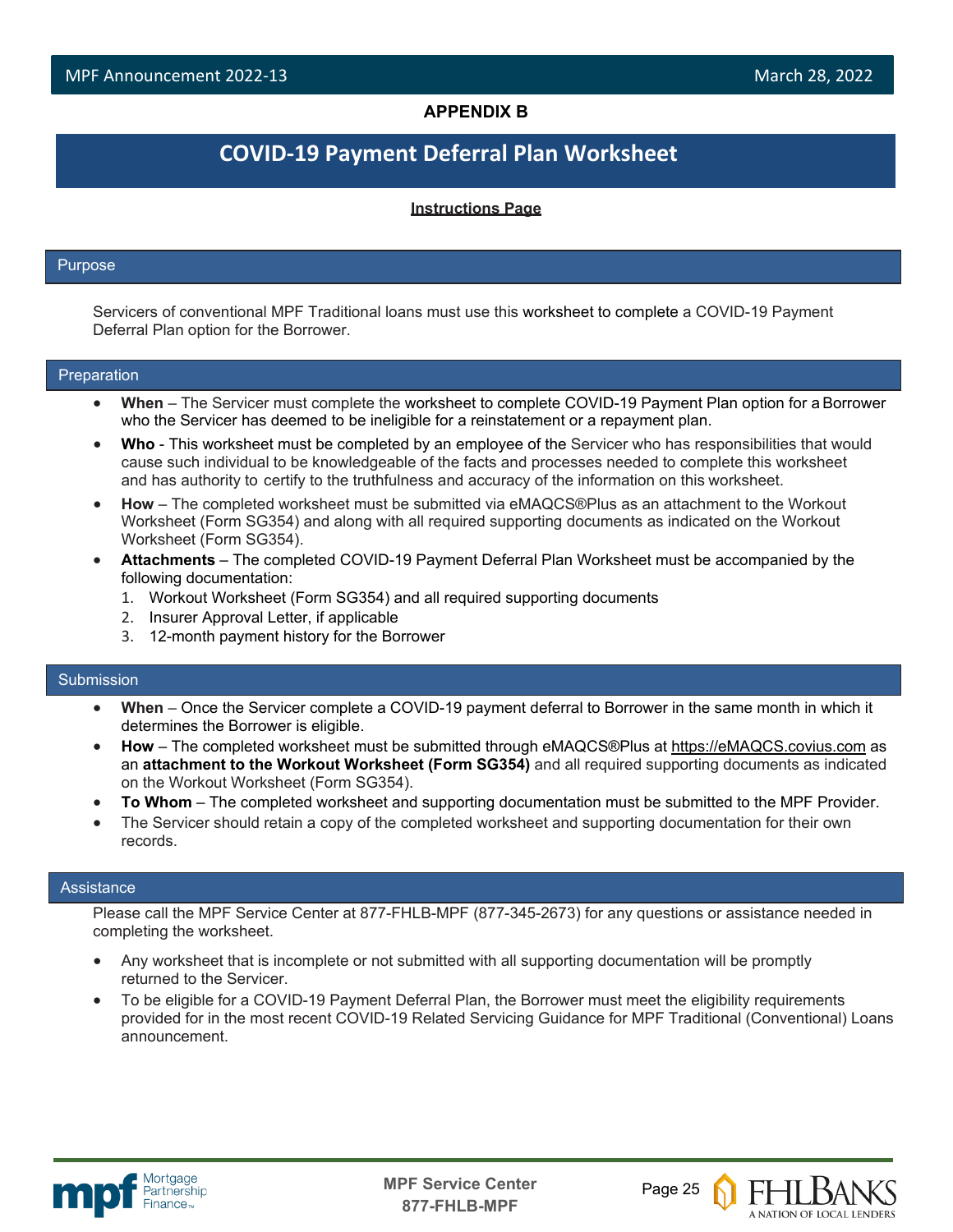#### **COVID-19 Payment Deferral Plan Worksheet**

#### Loan Information

l

MPF Loan Number:  $\blacksquare$  Borrower Name:

#### Product Information

A Payment Deferral plan is a home retention workout option for MPF Traditional (Conventional) Loans. This option is for Borrowers who are nearing the end of a COVID-19 forbearance plan, have resolved a temporary hardship and are prepared to resume their monthly contractual payments but cannot afford either a full reinstatement or repayment plan to bring the loan current. This option is also for Borrower's who have a confirmed but resolved COVID-19 financial hardship.

#### Review of Terms of Payment Deferral Plan

| COVID-19 Forbearance Plan Completion Date               |  |
|---------------------------------------------------------|--|
| COVID-19 Payment Deferral Plan Target Effective Date    |  |
| Number of Days Delinquent as of March 1, 2020           |  |
| Days Delinquent as of Payment Deferral Worksheet Date   |  |
| Unpaid Principal Balance prior to payment deferral      |  |
| MI Approval Date (Servicers must obtain MI approval, if |  |
| applicable)*                                            |  |
| Total Past-due principal payment amount to be deferred  |  |
| Total Past-due interest payment amount to be deferred   |  |
| Other amount to be deferred**                           |  |
| Total amount to be deferred***                          |  |
| Total late charges to be waived                         |  |

\* If relying on issued guidance by the MI Company, please indicate so.

\*\*Includes any amounts the Servicer paid on the Borrower's behalf related to the past-due payments, such as taxes or insurance, as authorized by your mortgage documents.

\*\*\*Interest will not be charged on the total past-due amounts to be deferred. The payment deferral will not change any other terms of your mortgage.



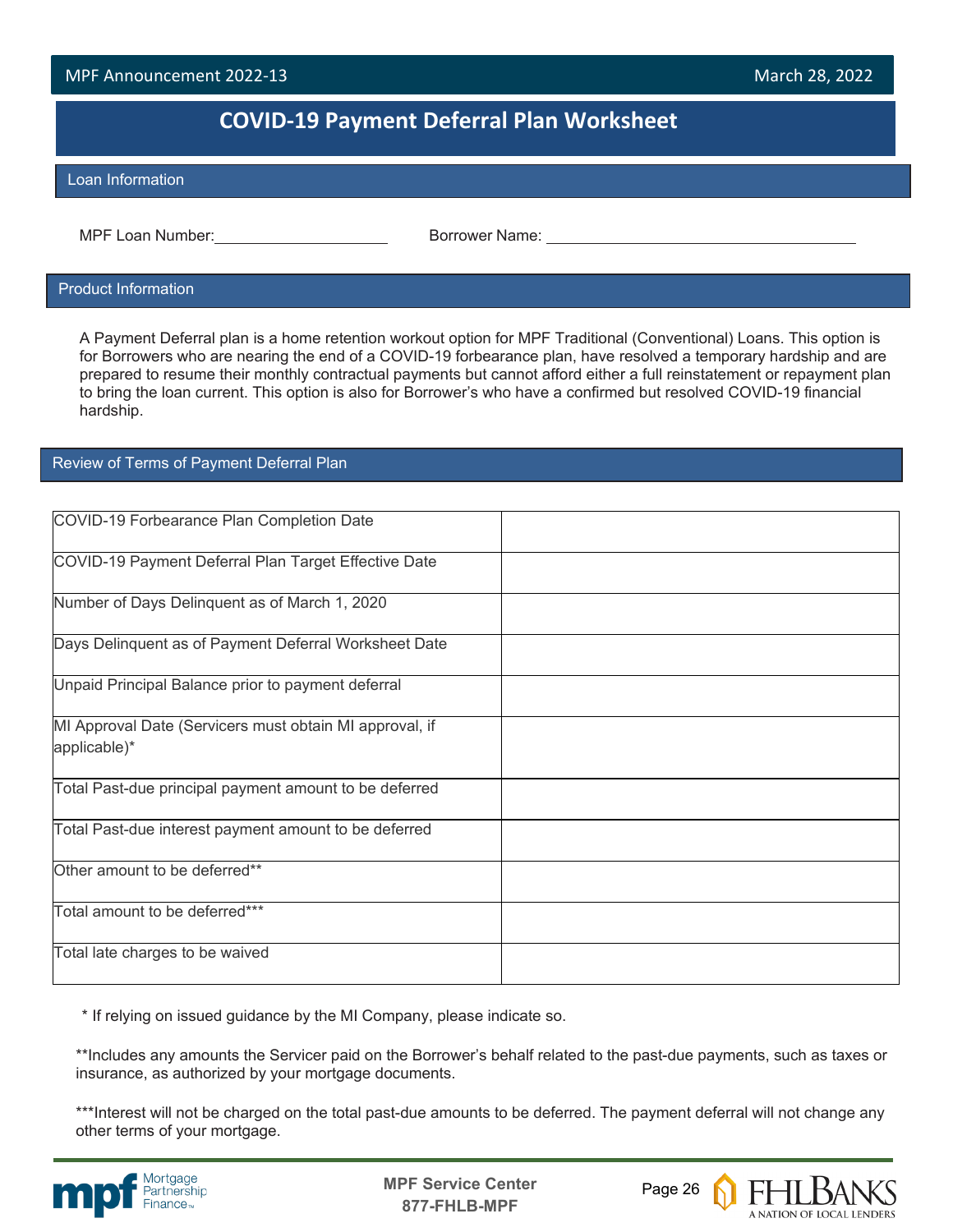#### **APPENDIX C**

#### Payment Deferral Post COVID-19 Forbearance Solicitation Cover Letter

[DATE]

Dear [BORROWER NAME(S)]: [SUBJECT PROPERTY ADDRESS 1] [SUBJECT PROPERTY ADDRESS 2] [CITY, STATE ZIP CODE] REFERENCE: [MPF LOAN NUMBER] [PFI LOAN NUMBER]

Subject: Loss Mitigation Offer Enclosed

#### Dear [BORROWER NAME(S)]:

We have been trying to reach you during your forbearance plan to discuss your situation and to provide information on options that may be available to you to resolve your delinquency. We would like to offer you an opportunity to enter into a more permanent solution. We are here to help. If you have questions about the options listed below, please contact us immediately.

#### **If you can make your monthly mortgage payments:**

If your COVID 19 related hardship has been resolved and you are able to resume making your mortgage payments following your forbearance plan, a payment deferral may be the best option to immediately bring your mortgage current, prevent foreclosure, and delay repayment of the mortgage payments you missed during your forbearance plan

We have approved you for such a deferment plan. Please refer to the enclosed payment deferral agreement for more details on this offer and how to accept it.

#### **If you are s�ll not able to resume making your monthly mortgage payments:**

If your COVID 19 related hardship is not yet resolved, you may need more time to resolve your hardship before we can determine what long-term solution best works for you. If so, an extension of your forbearance plan may be available. To receive an extension, or to discuss other loss mitigation options that may be available to you, you must contact us to discuss your options.

#### **QUESTIONS?**

CONTACT US [SERVICER'S NAME] Phone: [8XX-XXX-XXXX] Email Address: [SERVICER'S EMAIL] Website: [SERVICER'S WEBSITE]



**MPF Service Center** Page 27 **877-FHLB-MPF**

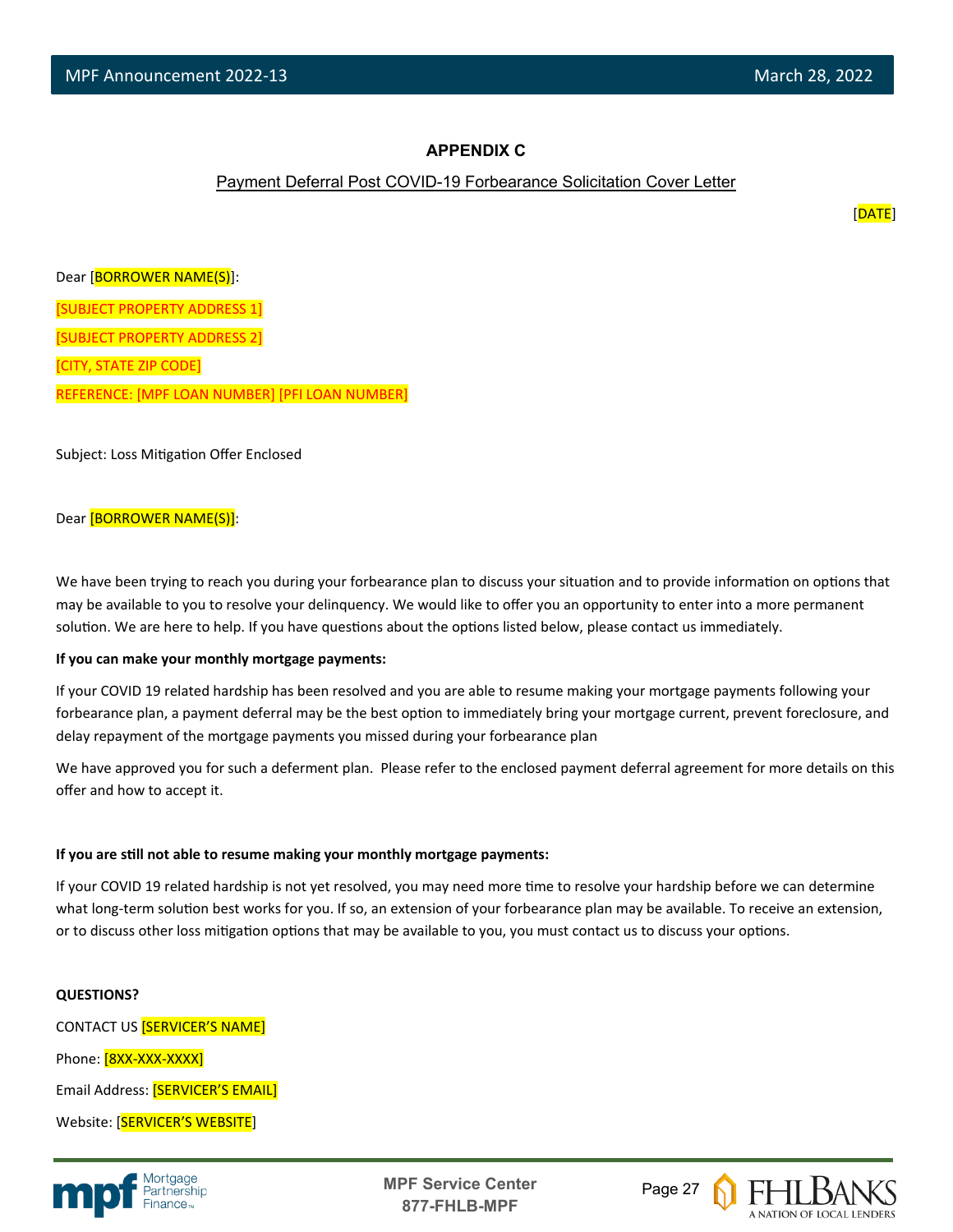Please to review the enclosed payment deferral agreement which includes instruction on how to accept the offer.

We are here to help you with your mortgage.

Sincerely,

l

Customer Support

[SERVICER NAME]





 $\boldsymbol{\Omega}$ 

**FHLBANS** A NATION OF LOCAL LENDERS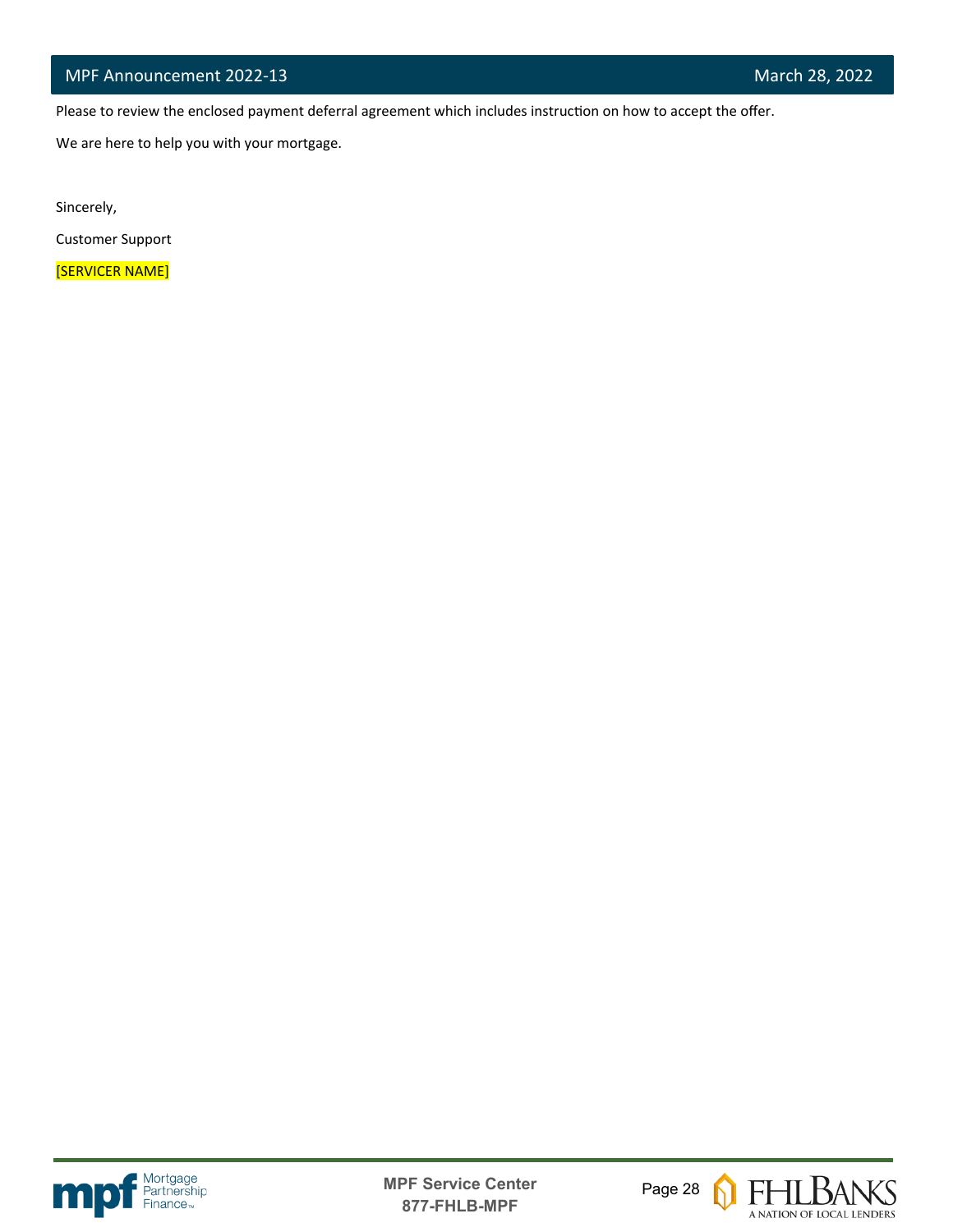#### **APPENDIX D**

#### COVID-19 TRIAL PERIOD PLAN NOTICE

[DATE]

Dear [BORROWER NAME(S)]: [SUBJECT PROPERTY ADDRESS 1] [SUBJECT PROPERTY ADDRESS 2] [CITY, STATE ZIP CODE] REFERENCE: [MPF LOAN NUMBER] [PFI LOAN NUMBER]

Subject: Loss Mitigation Offer Enclosed

#### Dear [BORROWER NAME(S)]:

Thank you for contacting us about your mortgage. Based on careful review of the information you provided, we are offering you an opportunity to enter into a loan modification trial period plan. This is the first step toward qualifying for a permanent loan modification. If you satisfy all the requirements set forth below, we will sign the loan modification agreement and your loan will be permanently modified.

#### **Accepting the offer**

To accept this offer to modify your mortgage, you must do one of the following by [14 CALENDAR DAYS FROM THE DATE OF THIS LETTER]:

• Contact us by phone or in writing to let us know if you intend to accept this offer, **OR**

#### **[SERVICER NAME**

#### **MAILING ADDRESS]**

**Phone: [8XX-XXX-XXXX]; Email Address: [SERVICER'S EMAIL]**

Send your first trial period plan payment of  $\frac{1}{2}$  FIRST PAYMENT AMOUNT].

Failure to contact us or send your first trial period plan payment by such date, may result in your loan being considered delinquent.

#### **Completing the trial period plan**

In order to successfully complete the trial period plan, you must make the trial period plan payments below.

| <b>Trial Period Plan Payment</b> | <b>Amount Due</b> | Due Date |
|----------------------------------|-------------------|----------|
| FIRST*                           |                   |          |
| SECOND                           |                   |          |





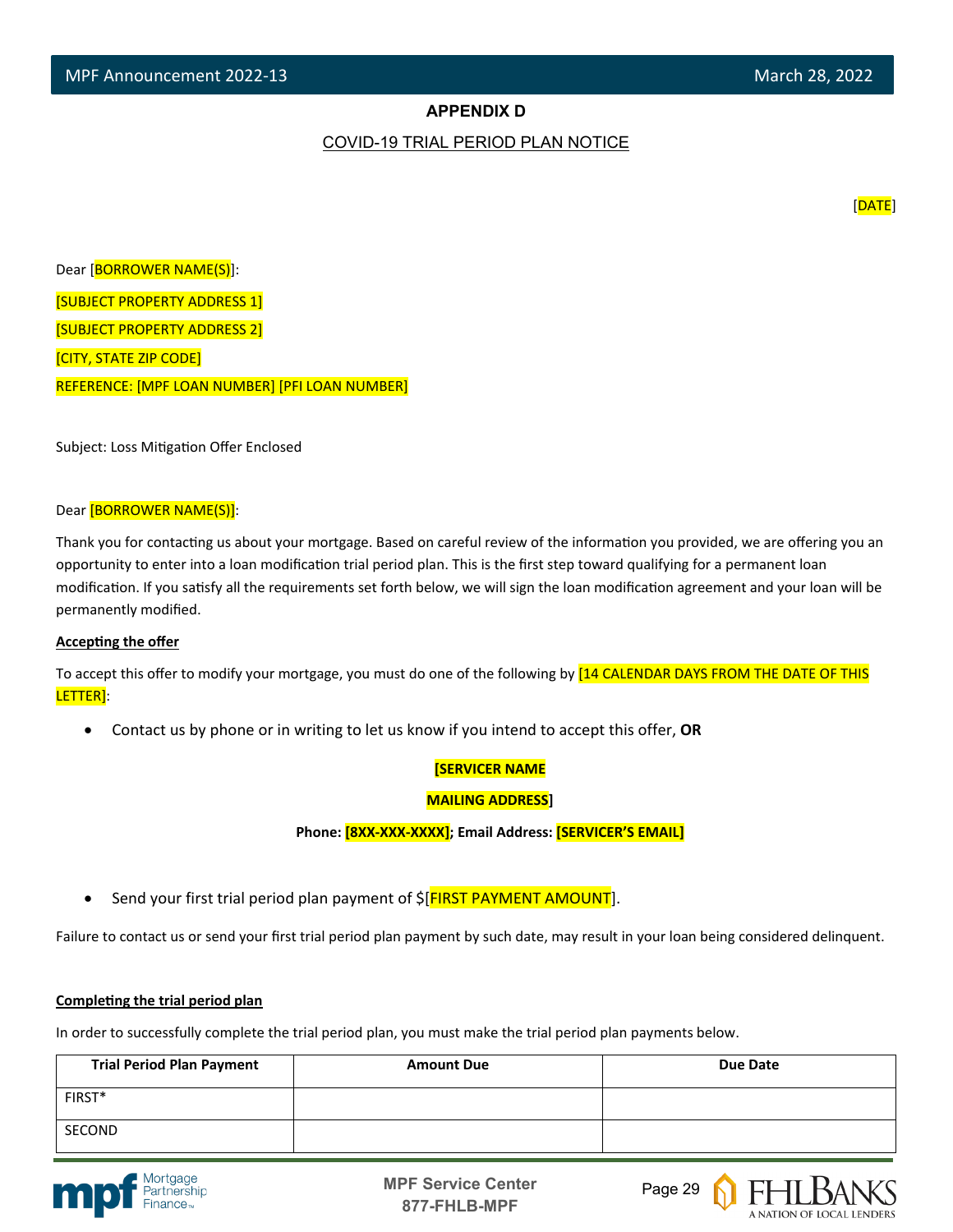| MPF Announcement 2022-13 | March 28, 2022 |
|--------------------------|----------------|
| <b>THIRD</b>             |                |

\*If you submit your first trial period plan payment by [14 CALENDAR DAYS FROM THE DATE OF THIS LETTER], follow this schedule for your second and third trial period plan payments only.

**We must receive each trial period plan payment in the month in which it is due.** If we do not receive a trial period payment by the last day of the month in which it is due, this offer is revoked and we may refer your mortgage to foreclosure. If your mortgage has already been referred to foreclosure, foreclosure related expenses may have been incurred, foreclosure proceedings may continue, and a foreclosure sale may occur.

#### **Permanent Modification**

Your modified terms will take effect only after:

- You have signed and submitted your loan modification agreement (which we will send you near the completion of the trial period plan);
- We have signed the loan modification agreement and returned a copy to you upon completion of the trial period plan; AND
- The modification effective date set forth in the loan modification agreement has occurred.

#### **LOAN MODIFICATION TERMS**

The table below compares your current mortgage terms to the **es�mated** modified terms.

|                      | <b>Current Terms</b> | <b>Modification Terms</b> |
|----------------------|----------------------|---------------------------|
| Payment*             |                      |                           |
| <b>Interest Rate</b> |                      |                           |
| <b>Term</b>          |                      |                           |
| <b>Maturity Date</b> |                      |                           |
| Deferred Principal** |                      |                           |

\*Payment includes principal, interest, and escrow payment, if applicable. For more information on the estimated modification payment amount, review the **Additional Information** below.

\*\*For more information on deferred principal, review the **Additional Information** below.

#### **Additional Information**



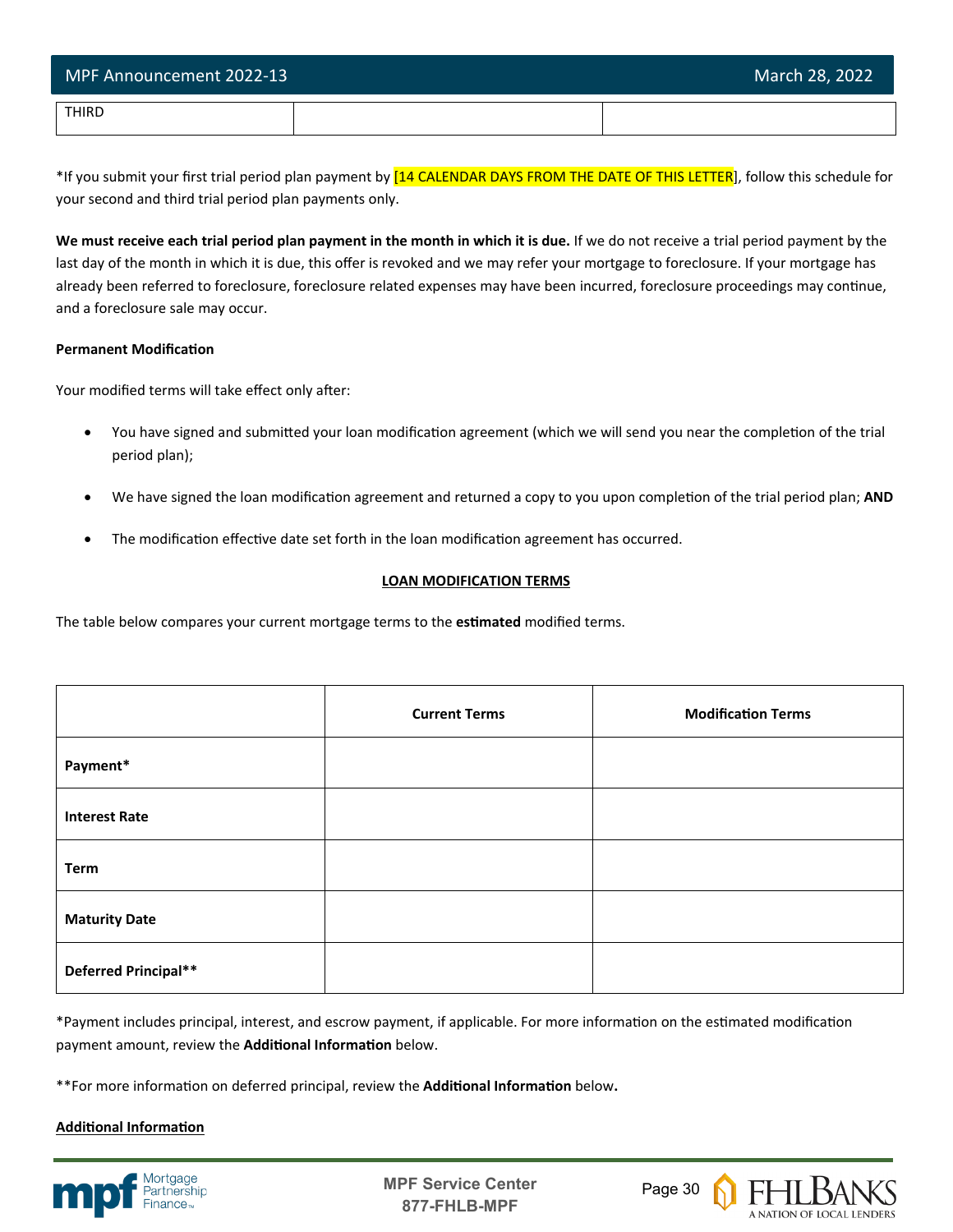- The terms of your existing note and mortgage remain in effect until the mortgage is permanently modified. However, while you are making your monthly trial period plan payments and otherwise remain in compliance with this trial period plan, foreclosure proceedings will not start or continue.
- **There are no modification processing fees for this trial period plan or for modifying your mortgage.**
- If your mortgage is modified, we will waive all unpaid late charges.
- **There are no penalties for paying more than the amount due or for paying off the mortgage early.**
- If your mortgage is permanently modified, some of the terms of your mortgage may change, such as monthly payment, interest rate, and maturity date, which may make your payment more affordable.
- If your mortgage is permanently modified, you will repay the new interest-bearing mortgage balance in equal monthly payments for the life of your mortgage.
- Deferred principal is a portion of the unpaid mortgage balance for which repayment is delayed. If your modified terms include deferred principal your due date for this amount would be the earliest of 1) the date you sell or transfer the property; 2) the date you refinance the modified mortgage; 3) the date you pay off the interest-bearing unpaid principal balance of the modified mortgage; or 4) the new maturity date of the modified mortgage. Interest is not charged on any deferred principal.
- Your new monthly payment may include an escrow payment for property taxes, hazard insurance, and other escrowed expenses, unless its inclusion is prohibited by applicable law. If the cost of your homeowners insurance, property tax assessment, or other escrowed expenses increases, your monthly payment may increase as well.

#### Additional Trial Period Plan Information and Legal Notices

*We will not refer your loan to foreclosure or proceed to foreclosure sale during the trial period plan if you are complying with the terms of the trial period plan:*

- *Any pending foreclosure action or proceeding that has been suspended may be resumed if you do not follow the terms of the plan or do not qualify for a permanent modification.*
- *Unless otherwise required by law, we will hold the trial period plan payments in an account until all required trial plan payments are received. Unless required by applicable law, there will be no interest paid on the funds in the account and any funds in the account at the end of the trial period plan will be deducted from the amount that will be added to your principal balance.*
- *Our acceptance of your payments during the trial period plan does not waive our right to require immediate payment in full of all amounts you owe on your mortgage, including the right to resume or continue foreclosure action, if you fail to comply with the terms of the plan. Entering a trial period plan does not mean that your mortgage will be considered current, unless your payments under the plan completely resolve all past due amounts.*

#### *[If Borrower has an escrow waiver, include the following language:*

*If your monthly payment did not include escrows for taxes and insurance, you are now required to pay any such amounts as part of your monthly payment:*



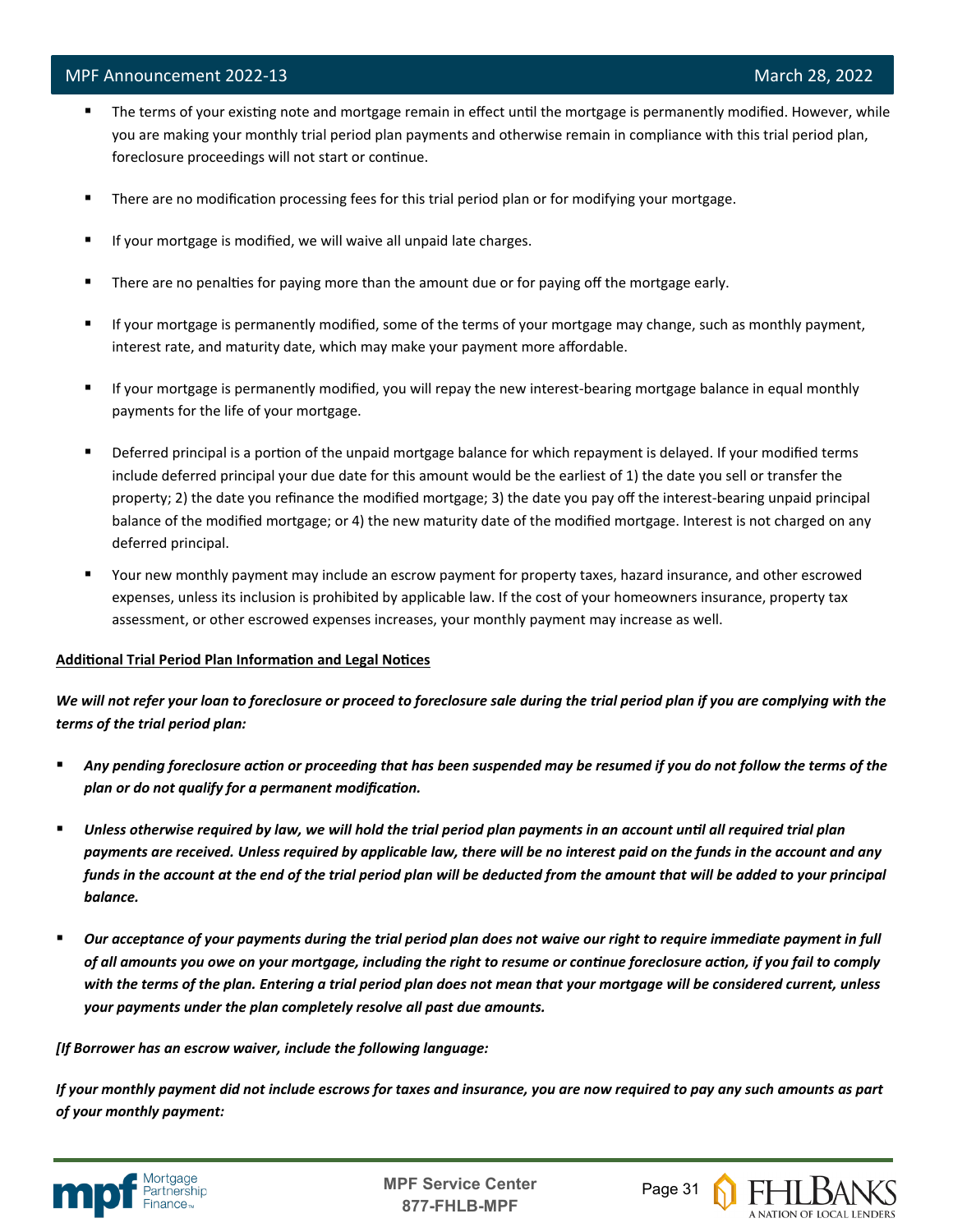l

 *Any prior escrow waiver that allowed you to pay directly for taxes and insurance is revoked as a part of the trial period plan. We may establish an escrow account immediately, and you will pay required escrow payments into that account unless not allowed by applicable law. In this case, a portion of your trial period plan payment will cover these required escrow payments.]*

*Your current mortgage documents remain in effect; however, you are permitted to make the trial period plan payment instead of the current monthly payment required under your mortgage documents:*

 *All the terms of your current mortgage documents remain in effect during the trial period plan. Nothing in the trial period plan shall be understood to be a satisfaction or release in whole or in part of your obligations contained in the mortgage documents.*

*We reserve the right to revoke this offer or terminate the trial period plan following your acceptance if we learn of information*  that would make you ineligible for the trial period plan or loan modification. In this event, we may exercise any of the rights and *remedies provided by the loan documents and applicable law.* 

*Your mortgage will not be modified if you sold or transferred any interest in the property in violation of your mortgage loan documents.* 

*[Insert other pre-conditions to a loan modification that may be applicable to this Borrower, such as resolution of any title/lien priority defects, entrance into a subordination agreement, approval by bankruptcy court or trustee, etc.]* 

*[Mortgage Servicing Regulatory Notice and Right of Appeal\* If review is based on an evaluation of a complete loss mitigation application and concerns property serving as the Borrower's principal residence, then if required by applicable law, such as 12 C.F.R. §1024.41, add the following if the Borrower was reviewed for other loan modification trial period plans and determined to be ineligible for any such trial period plans:*

#### *Modification Program Review*

*You were evaluated for a loan modification trial period plan based on the eligibility requirements of the owner of your mortgage.* 

*Based on our review of the information you provided, although you are approved for the current loan modification trial period plan, we are unable to offer you the following loan modification trial period plan(s) for the reasons described below:*

*[INSERT OTHER MODIFICATION PROGRAMS AND REASONS FOR INELIGIBILITY]*

#### *Right to Appeal*

*You have the right to appeal our decision not to offer you the loan modification trial period plan(s) described above. If you would like to appeal, you must contact us in writing, no later than [DATE – 14 CALENDAR DAYS FROM THE DATE OF THIS LETTER], and let us know that you are requesting an appeal of our decision. You must include the following in the appeal:* 

- *your name,*
- *property address, and*
- *mortgage loan number*



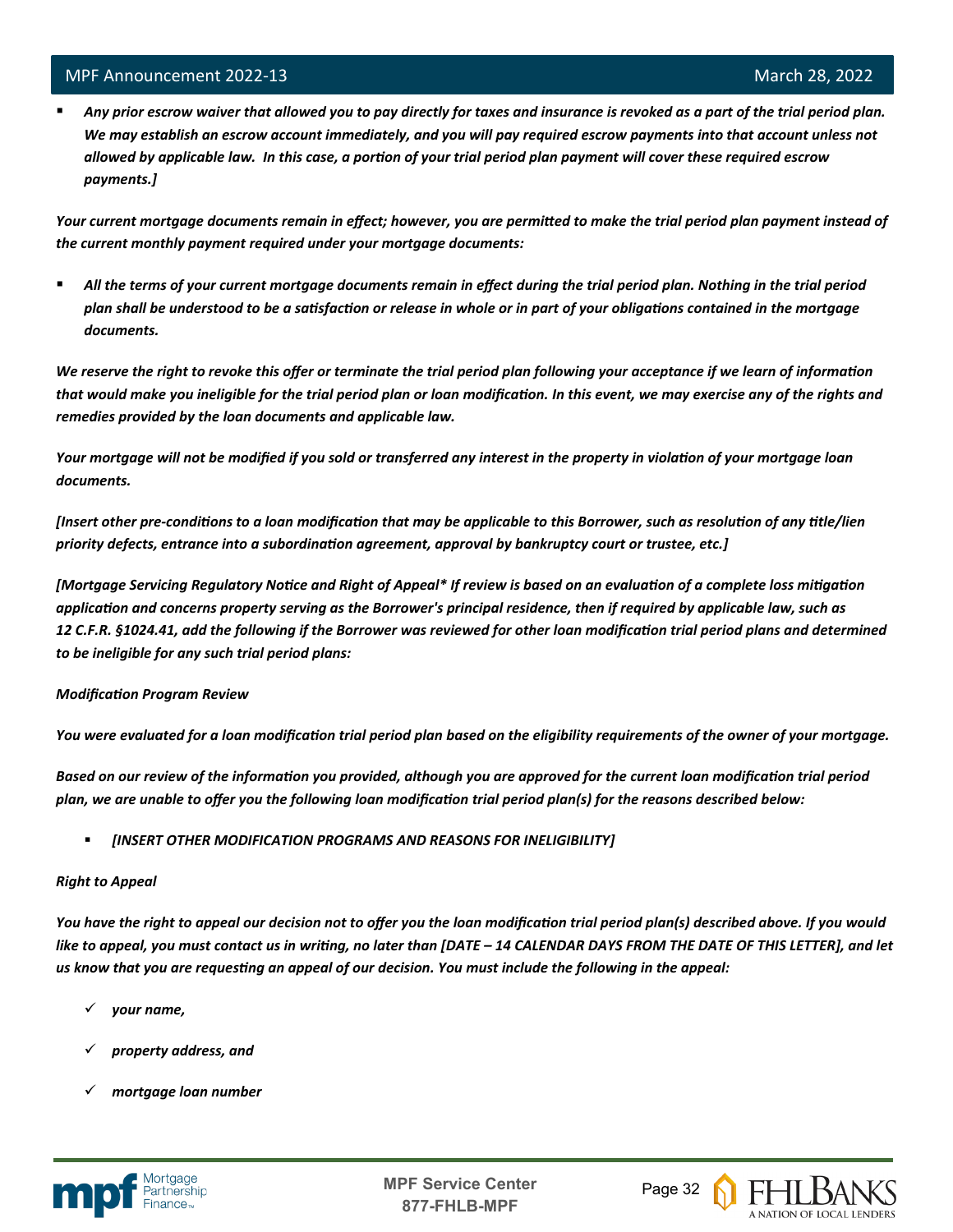*You may also specify the reasons for your appeal, and provide any supporting documentation. Your right to appeal expires [DATE – 14 CALENDAR DAYS FROM THE DATE OF THIS LETTER]. Appeal requests or documentation received after this date may not be considered.* 

*If you elect to appeal:*

l

- *We will provide you a written notice of our appeal decision within 30 calendar days of receiving your appeal. Our appeal decision is final, and not subject to further appeal.*
- *You do not have to accept this offer until resolution of the appeal. If we determine on appeal that you are eligible for a loan modification trial period plan described above, we will send you an offer for that trial period plan. In that case, you will be given 14 calendar days from the date of the appeal decision to let us know that you intend to accept the current trial period plan offer (which may be revised to reflect the new trial period plan payment due dates and payment amounts if you have not already accepted the offer) or the new trial period plan offer. If you wait to make the first trial period plan payment described above until after receiving our appeal decision, your loan will become more delinquent.*
- *Any unpaid interest, and other unpaid amounts, such as escrows for taxes and insurance, will continue to accrue on your mortgage during the appeal.*

*\*Servicers must not send this Mortgage Servicing Regulatory Notice and Right of Appeal to those Borrowers whose properties do not serve as the Borrower's principal residence. Servicers must only send the right of appeal language to Borrowers who have such a right under applicable law, such as 12 C.F.R. §1024.41(h).]*

#### **QUESTIONS?**

CONTACT US [SERVICER'S NAME] Phone: [8XX-XXX-XXXX] Email Address: [SERVICER'S EMAIL] Website: [SERVICER'S WEBSITE]

We are here to help you with your mortgage.



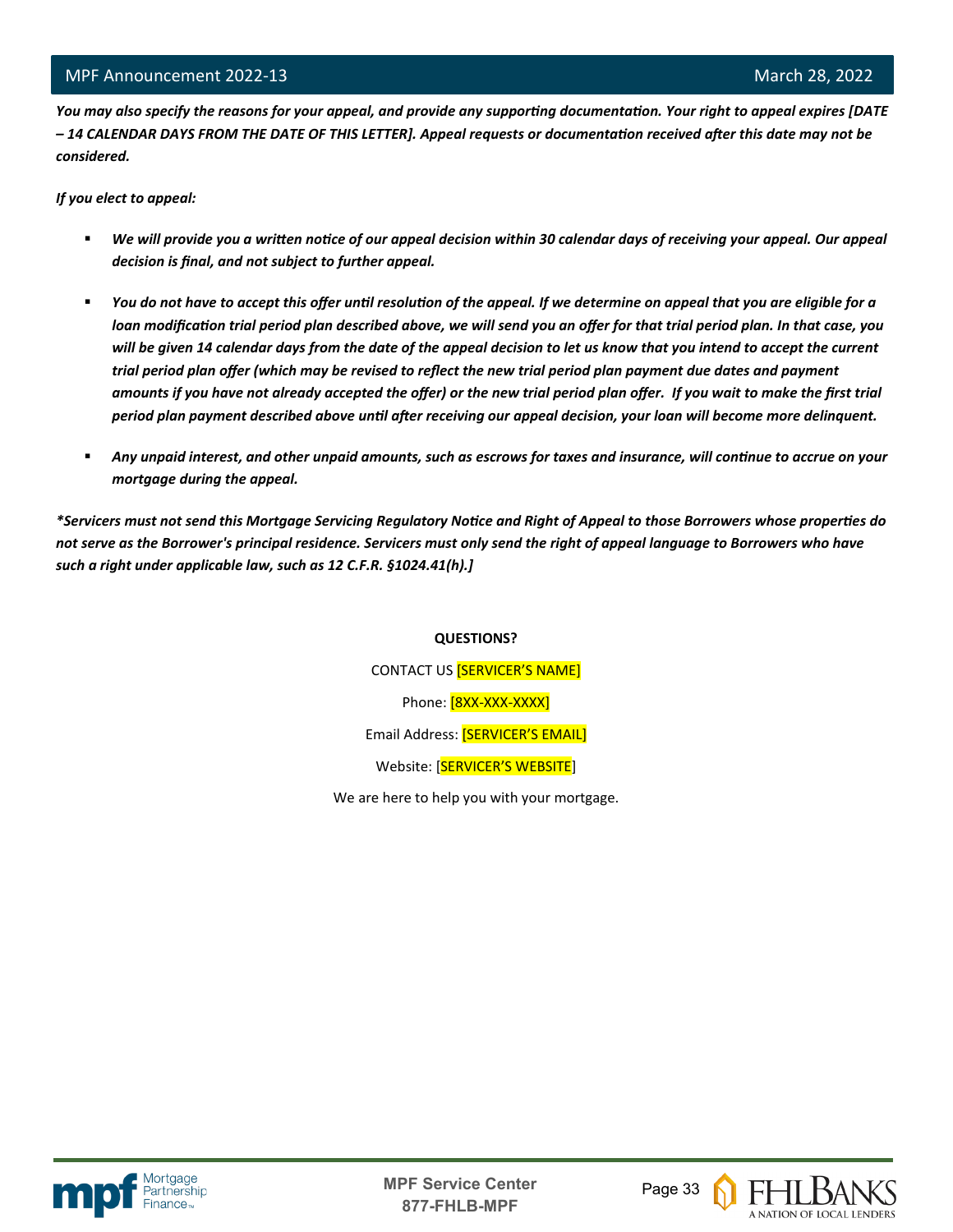#### **APPENDIX E**

#### FORM COVID-19 MODIFICATION COVER LETTER

[DATE]

Dear [BORROWER NAME(S)]:

[SUBJECT PROPERTY ADDRESS 1]

[SUBJECT PROPERTY ADDRESS 2]

[CITY, STATE ZIP CODE]

l

REFERENCE: [MPF LOAN NUMBER] [PFI LOAN NUMBER]

Subject: Loss Mitigation Offer Enclosed

#### Dear [BORROWER NAME(S)]:

**We are pleased to inform you that you are eligible for a Loan Modification, which will permanently change the terms of your mortgage**.

If you comply with the terms of the required Trial Period Plan, we will modify your mortgage and may waive all prior late charges that remain unpaid.

The enclosed modification agreement ("Loan Modification Agreement") reflects the proposed terms of your modified mortgage.

#### **Accepting the Offer**

To accept the offer, you must:

- **Sign and return** both copies of the Loan Modification Agreement back to us in the enclosed, pre-paid envelope by **[INSERT DATE]**. If you do not send both signed copies of the Loan Modification Agreement by the above date, you must contact us if you still wish to be considered for a modification.
	- If the Loan Modification Agreement has notary provisions at the end, you must sign both copies before a notary public and return the notarized copies to us.
	- Please make a copy of all documents for your records.
- **Make all remaining trial period payments** on or before the dates they are due. If the trial period payments are made after their due dates or in amounts different from the trial period payment amount required, your mortgage may not be able to be modified.

#### **Summary of Modified Mortgage**

To better understand the proposed terms of your modified mortgage, the following is a summary of your modified mortgage and the Loan Modification Agreement.

**UNPAID PRINCIPAL BALANCE**. Any past due amounts as of the end of the trial period, including unpaid interest, real estate taxes, insurance premiums, and certain assessments paid on your behalf to a third party, will be added to your mortgage loan balance. In addition, your mortgage insurance premium may increase as a result of the higher mortgage loan balance. **If you fulfill the terms of the trial period including, but not limited to, making any remaining trial period payments, we will waive ALL late charges that have accrued and remain unpaid at the end of the trial period.**

[**INTEREST RATE**. [If interest rate is changing: The interest rate on your modified loan will be adjusted as noted in the attached Loan Modification Agreement in Section . If interest rate is not changing: The interest rate on your modified